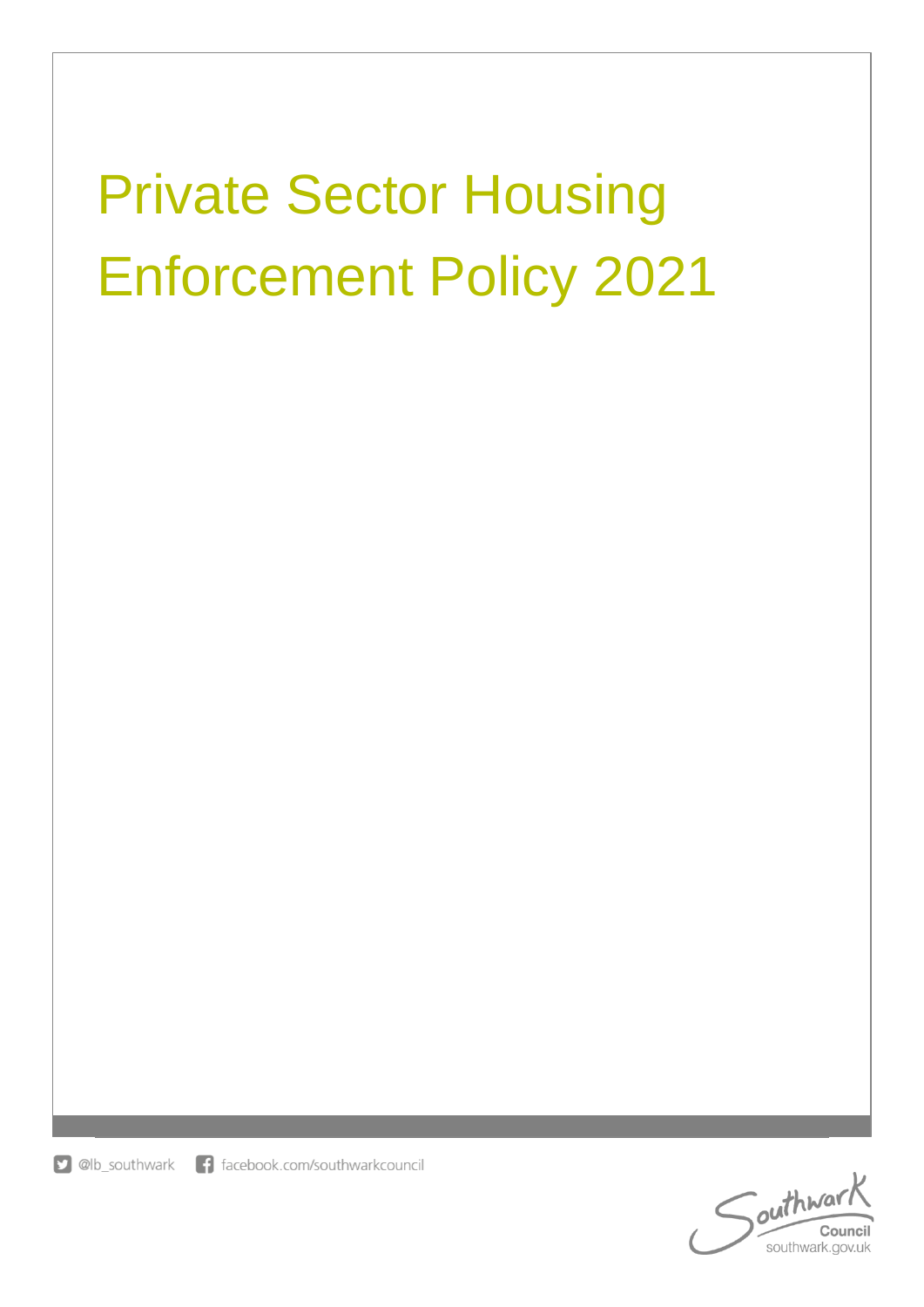# Preface

The London Borough of Southwark's (the Council) Regulatory Services Enforcement Policy sets out the approach to enforcement across the service. This Private Sector Housing Enforcement Policy is a supplement to that wider policy. It explains, in greater detail, the enforcement policy in relation to private sector housing (PSH) which includes owner/occupation, leaseholders, Registered Providers (for and not-for-profit Housing Associations) as well as the private rented sector (it excludes property owned and managed by the Council).

Private Sector Housing Services ensure that legally compliant housing conditions standards are maintained in privately owned residential property, this includes housing matters arising from privately owned land. In carrying out its functions, the service prioritises and targets resources to improve the private rented housing sector.

The Council regards all aspects of managing and renting residential property as a business and expects those engaged in it, e.g. as a landlord, a letting agent, managing agent, etc. to understand and be conversant with the relevant legal requirements and to take responsibility for their business undertakings.

The Council's preferred approach to private rented housing enforcement is to take formal action where hazards are identified under the Housing Act 2004 as set out in this policy. In all other matters an informal approach will be taken initially, and guidance and advice offered to help businesses achieve the standards required. However, where this approach fails, where there is a history of noncompliance, or where it is necessary to protect the health safety and welfare of people or the environment, the service will take formal enforcement action in line with statute.

The service's functions include; the licensing and proper management of houses in multiple occupation (HMOs), the licensing and proper management or privately rented homes, enforcement of the housing, health and safety rating system, overcrowding, public health matters and associated/related provisions. These service functions reflect the Council's statutory duties and are in-line with the Council's corporate objectives and associated strategies.

The service works closely with partners across London including other local authorities, other regulators, the Greater London Assembly and Registered Providers of social housing. Any protocols agreed with partners are referred to in this policy. The policy sets out the Council's transparent approach to private sector housing enforcement so that all stakeholders, including tenants and landlords, understand how we will deliver service functions and how they will be dealt with by the Council when it necessary to use statute to intervene.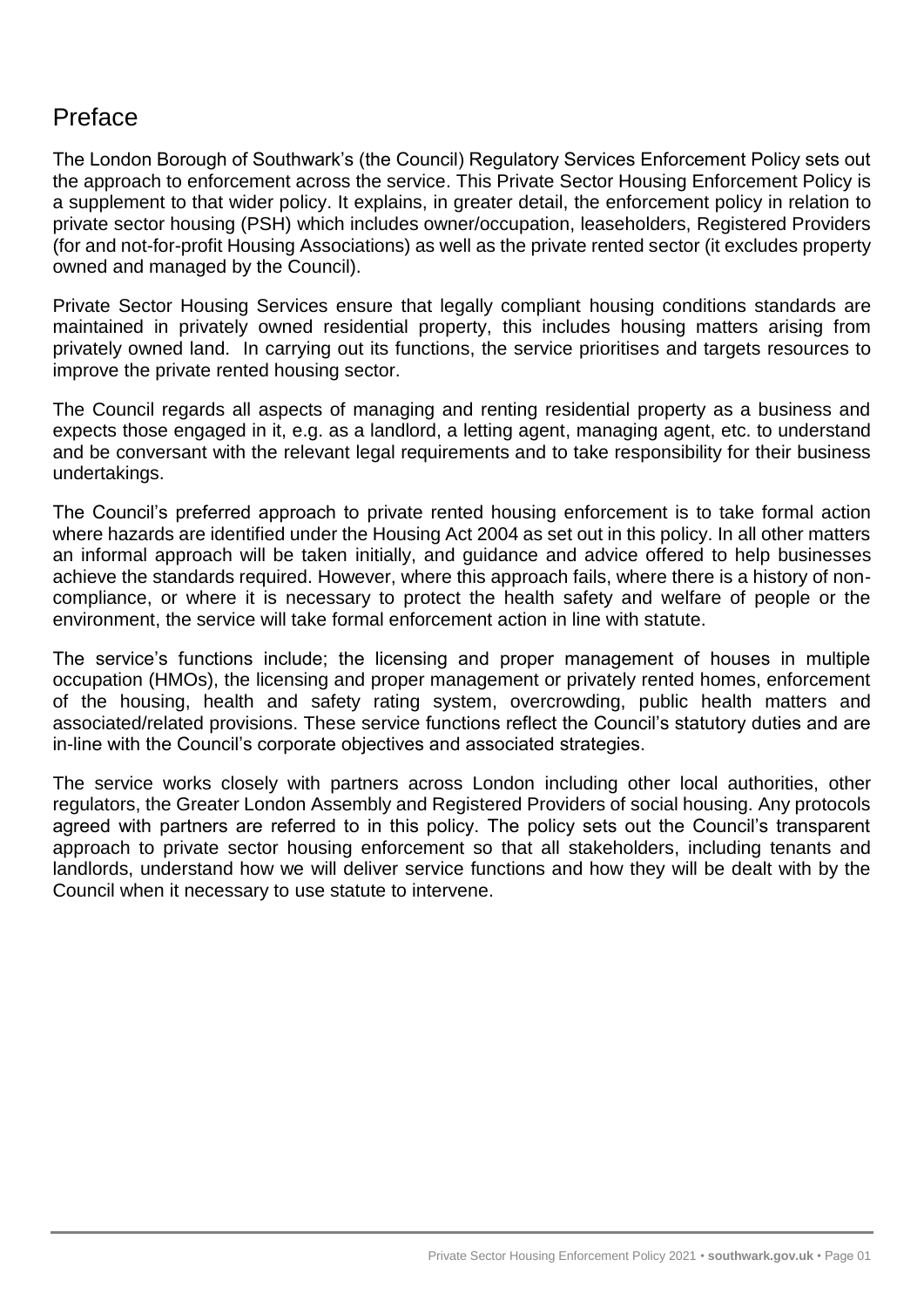| $\mathbf 1$ .   |                                                                             |  |
|-----------------|-----------------------------------------------------------------------------|--|
| 1.1             |                                                                             |  |
| 1.2             |                                                                             |  |
| 1.3             | Relationship with the divisional Regulatory Enforcement Policy4             |  |
| 1.4             |                                                                             |  |
| 1.5             |                                                                             |  |
| 1.6             |                                                                             |  |
| 2.              |                                                                             |  |
| 2.1             |                                                                             |  |
| 2.2             | The database of rogue landlords and property agents under the Housing       |  |
|                 |                                                                             |  |
| 2.3             |                                                                             |  |
| 3.              |                                                                             |  |
| $\mathbf{4}$ .  |                                                                             |  |
| 5.              |                                                                             |  |
| 5.1             |                                                                             |  |
| 5.2             |                                                                             |  |
| 5.3             |                                                                             |  |
| 5.4             |                                                                             |  |
| 6.              |                                                                             |  |
| 6.1             |                                                                             |  |
| 6.2             |                                                                             |  |
| 6.3             |                                                                             |  |
| 6.4             |                                                                             |  |
| 6.5             |                                                                             |  |
| 6.6             |                                                                             |  |
| 6.7             |                                                                             |  |
|                 | Transfer of unexpired licences from the existing schemes11                  |  |
| 6.8             |                                                                             |  |
| 6.9             |                                                                             |  |
| 6.10            |                                                                             |  |
| 6.11            |                                                                             |  |
| 6.12            |                                                                             |  |
| 6.14            |                                                                             |  |
|                 |                                                                             |  |
|                 |                                                                             |  |
| $\mathcal{L}$ . |                                                                             |  |
| 8.              |                                                                             |  |
| 9.              |                                                                             |  |
| 10.             |                                                                             |  |
| 11.             |                                                                             |  |
| 12.             | Housing, Health and Safety Rating Scheme (HHSRS)19                          |  |
| 12.1            |                                                                             |  |
| 12.2            |                                                                             |  |
| 13.             | <b>Enforcement Action</b>                                                   |  |
| 13.1            |                                                                             |  |
| 13.2            | Tenants of Not-for-Profit Social Landlords (Registered Providers)20         |  |
| 13.3            |                                                                             |  |
| 13.3            |                                                                             |  |
| 13.4            |                                                                             |  |
|                 |                                                                             |  |
|                 |                                                                             |  |
|                 | 13.4.3 The Relationship between Enforcement and the Deregulation Act 201522 |  |
|                 |                                                                             |  |
| 14.             |                                                                             |  |
| 14.1            | Fire Safety enforcement protocol with London Fire and Emergency             |  |
|                 |                                                                             |  |
| 15.             |                                                                             |  |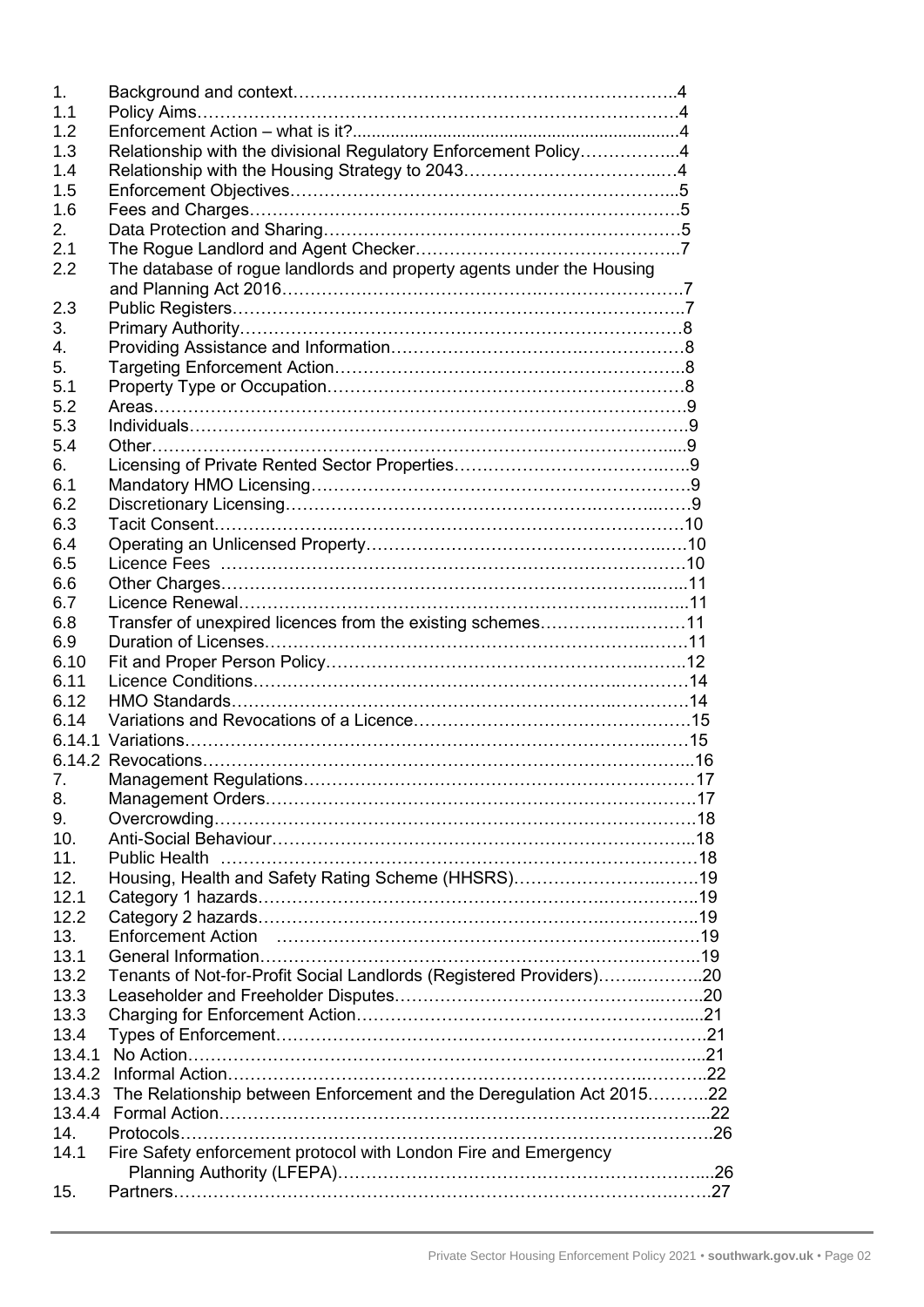| 16.<br>17.<br>18. |                                                                              |                  |
|-------------------|------------------------------------------------------------------------------|------------------|
|                   | Appendix 1 - Statement of Principles for the Issuing of                      |                  |
|                   |                                                                              | .29              |
| $\mathbf{1}$ .    |                                                                              | .29              |
| 2.                |                                                                              |                  |
| 3.                | The Smoke and Carbon Monoxide Alarm (England) Regulations 201529             |                  |
| 4.                | The Electrical Safety Standards in the Private Rented Sector (England)       |                  |
|                   |                                                                              |                  |
| 5.                | Civil Penalties under the Housing Act 2004 and the Housing                   |                  |
|                   |                                                                              |                  |
| 5.1               |                                                                              | .32 <sub>0</sub> |
| 5.2               | Process for imposing a civil penalty and the right to make representations34 |                  |
| 5.3               |                                                                              |                  |
| 5.4               |                                                                              |                  |
| 5.5               |                                                                              |                  |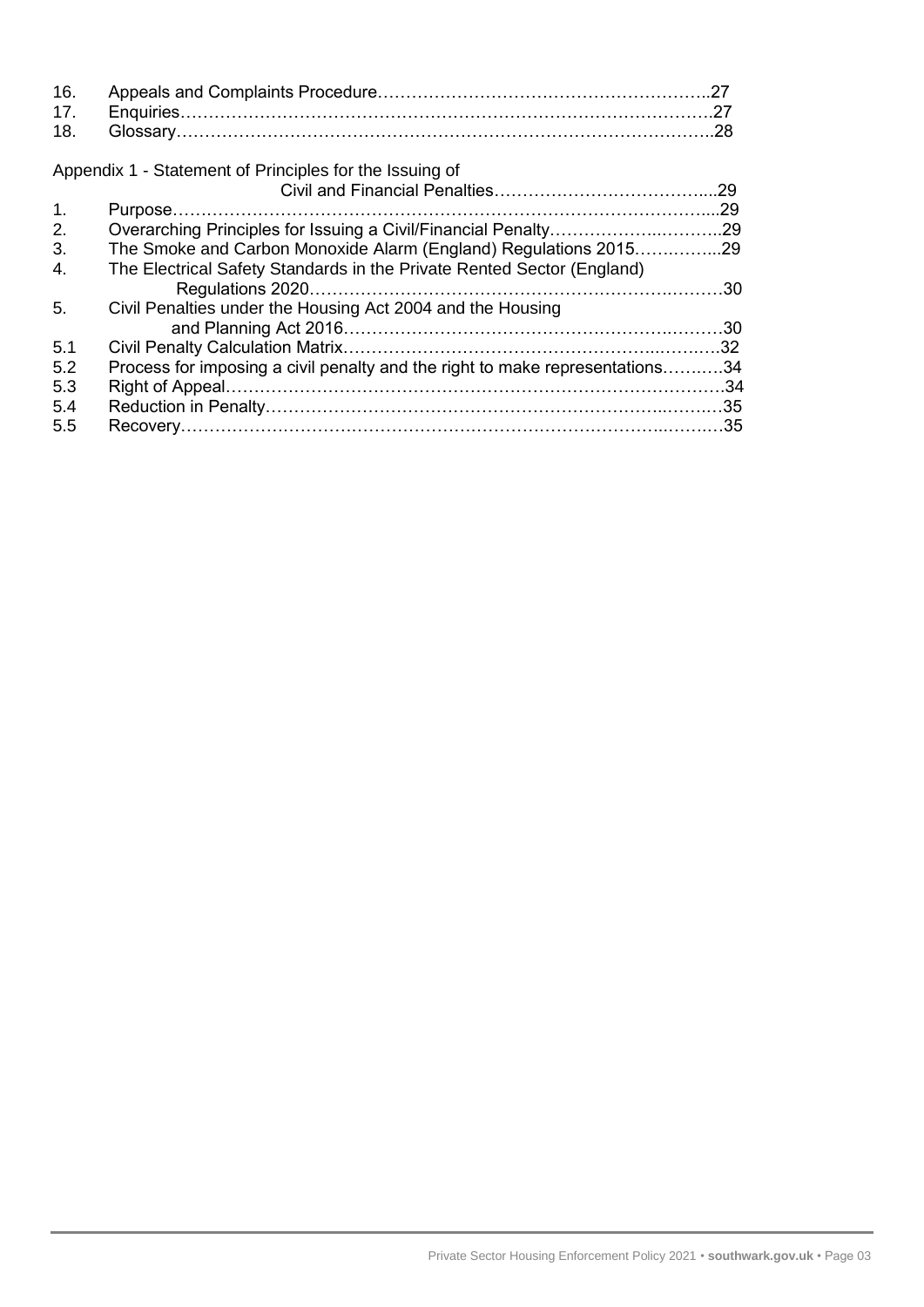## **Background and context Policy Aims**

- 1. Ensure safer and healthier private sector housing.
- 2. Explain the legal responsibilities, policies, principles and priorities followed when we enforce legislation.
- 3. Raise the profile and demonstrate transparency of enforcement in the private housing sector and in particular the private rented housing sector.
- 4. Increase public confidence in the quality of local accommodation and assist a responsible private rented sector to thrive in the borough.

#### **Enforcement Action – what is it?**

5. Enforcement means an action carried out in exercise of, or against the background of, statutory enforcement powers. It includes inspections (using our powers of entry, which includes, where necessary, by warrant) and investigations where the purpose is checking compliance with the law. It also includes providing advice to help those responsible persons and businesses to comply with statute and more formal enforcement action such as service of statutory notices, the making of orders, the issue of financial penalties, works in default, enforced sale, compulsory purchase and prosecution.

#### **Relationship with the divisional Regulatory Enforcement Policy**

- 6. The London Borough of Southwark has a Regulatory Enforcement Policy that sets out the principles of good regulatory practice and the approaches that are followed by our regulatory services and officers across these services. This document is a supplement to that policy that explains in more detail the policy with regards to private sector housing enforcement.
- 7. Both consider the Council's approach to better regulation within the Government's Better Regulation agenda. They follow the principles of good regulation set out in the Legislative and Regulatory Reform Act 2006 (2006 Act) and subsequent related legislation.
- 8. The 2006 Act requires that regulatory services have regard to current Regulators Codes when developing policies and procedures that guide our regulatory activity. This policy has regard to the Regulators Code 2014.
- 9. This policy promotes efficient and effective approaches to regulatory inspection and enforcement without imposing unnecessary burdens on businesses such as landlords and letting or managing agents.
- 10. The policy recognises the contribution responsible businesses make to the private housing sector and seeks to take a robust approach to those that are not responsible and in particular those that actively seek to avoid compliance and put people at risk.

#### **Relationship with the Housing Strategy to 2043**

- 11. The long-term housing strategy for the Borough was agreed by cabinet in 2015. However, a refreshed version of this strategy was agreed at Cabinet on 8 December 2020. This updated housing strategy continues the long-term direction, but with simplified clearer commitments and updated actions.
- 12. The four fundamental issues are affordability; quality; security; and pride and responsibility. The four broad principles on these key values, as follows:
	- Increasing the supply of genuinely affordable high-quality homes that meet our residents' housing needs and aspirations.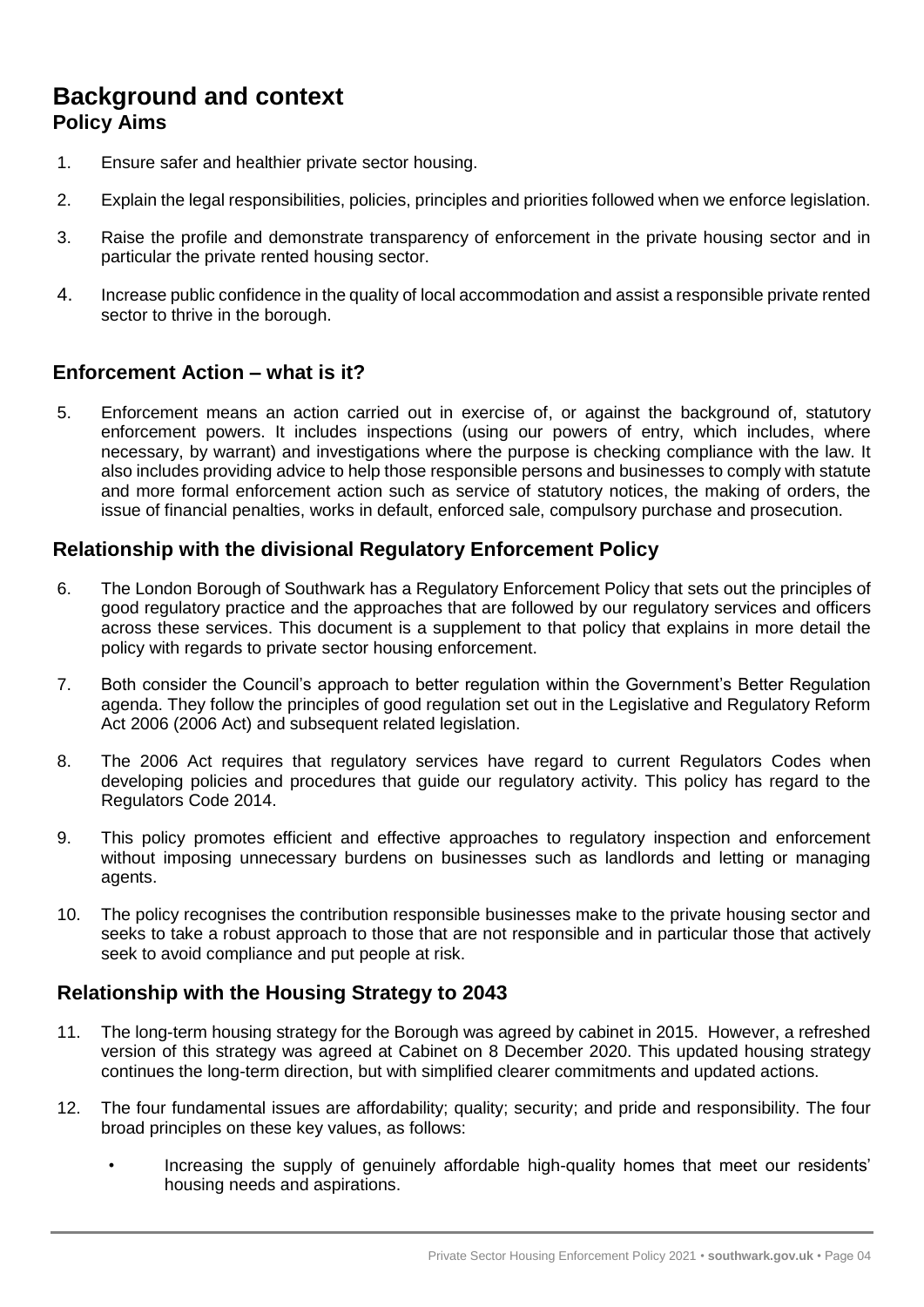- Demanding safer, higher quality, energy efficient homes.
- Promoting tenure security and social support in housing, and improving the health, wellbeing and economic resilience of residents.
- Empowering residents and communities to have pride and influence over their homes.
- 13. The principles make specific reference to demanding safer, higher quality, energy efficient homes. The enforcement practices of Private Sector Housing Services will help the Council to ensure properties in the private housing sector comply with these principles.

#### **Enforcement Objectives**

- 14. The Council's Private Sector Housing Enforcement Service covers all privately owned residential accommodation and land. In normal circumstances, our enforcement action will be carried out to ensure:
	- a) Tenants of a private landlord or Registered Providers of social housing (RP's) live in homes free of significant hazards which affect their health and safety.
	- b) Privately rented accommodation, including houses in multiple occupation (HMOs) are managed in accordance with legal requirements.
	- c) All licensable properties are licensed, and licence conditions met.
	- d) Vulnerable occupiers, or those unable to support independent living, live in accommodation free of significant risks to their health and/or safety.
	- e) Owners or occupiers of privately-owned land or property do not cause a statutory nuisance to owners or occupiers of other land or property.
	- f) Owners or occupiers of privately-owned land or property do not present an unacceptable risk to public health, safety or the environment.
	- g) Persons are held accountable for actions which are deemed detrimental to local environmental quality or to the health, safety and welfare of residents.
	- h) The service meets its statutory duties.

#### **Fees and Charges**

15. Some legislation allows the Council to apply fees and charges in respect of the work carried out by the authority. Fees and charges are revised annually. Where fees and charges apply, they are highlighted within this policy.

#### **Data Protection and Sharing**

- 16. This Policy has regards to the General Data Protection Regulations and the Data Protection Act 2018.
- 17. The Council actively shares information between its services. The Council will share information with other organisations, partner agencies and external regulatory partners for purposes of law enforcement, to investigate matters of fraud and for the prevention or detection of crime, the capture or prosecution of offenders, and the assessment or collection of tax or duty. In doing so the sharing of data will be done in accordance with General Data Protection Regulations and the Data Protection Act 2018.
- 18. Where general data is shared between internal services and external agencies it is done so in line with the published corporate data privacy notice, which can be found on the Council's website. In addition, Data Sharing Agreements, which set out when, why and how we share data, have and continue to be established between relevant services where it is necessary to do so.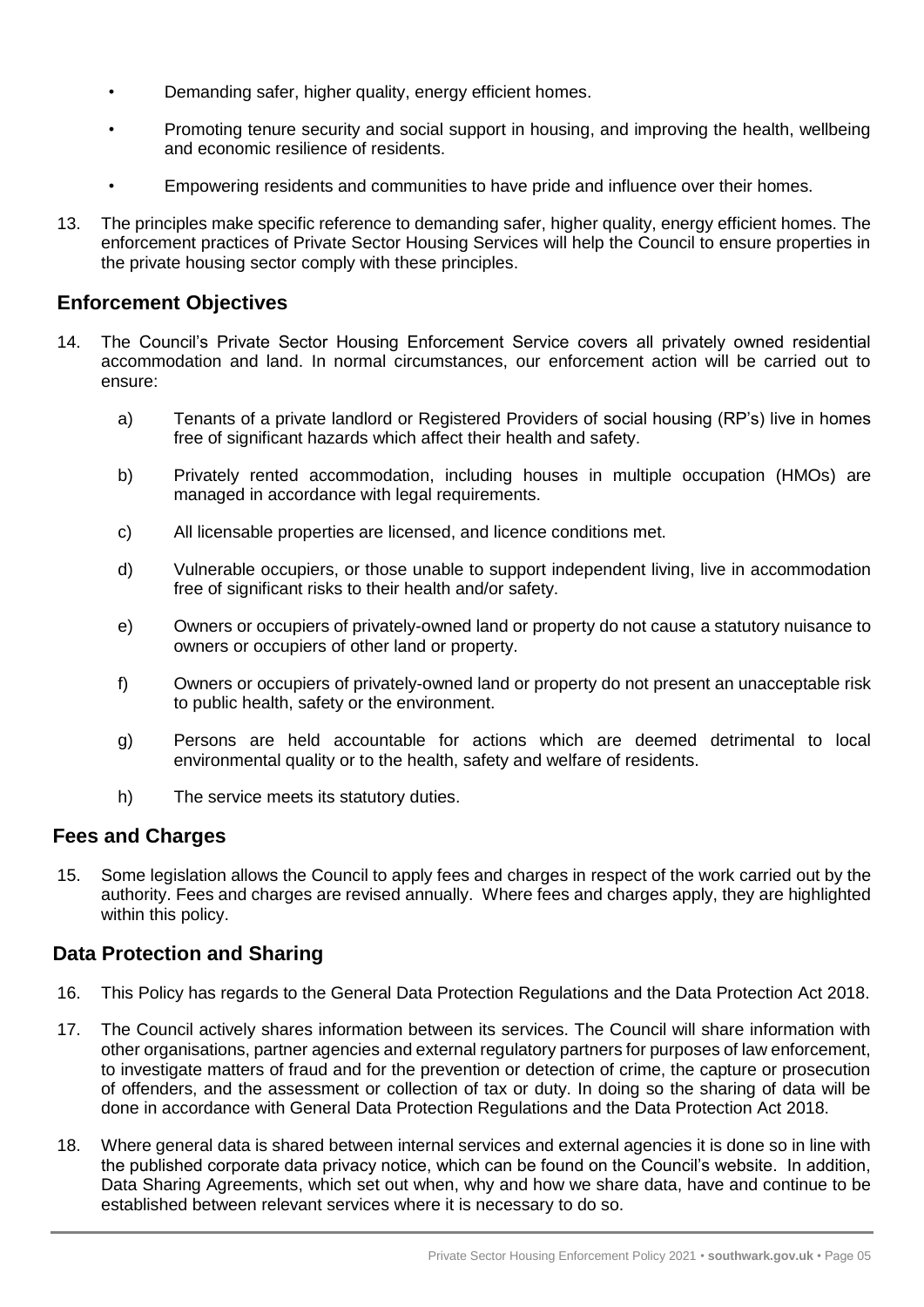- 19. In relation to this Enforcement Policy the data that can be collected as part of the process is as follows:
	- Proof of residency.
	- Addresses,
	- email addresses.
	- Social media profile (as a person or another legal entity),
	- Telephone numbers.
	- Gender.
	- Date of birth and age,
	- Health conditions/disorders/impediments/disabilities (physical and mental),
	- Nationalities,
	- Identity,
	- Details of the properties you own or renting/licensing,
	- Details of businesses you are running or associated with,
	- Details of land and buildings you own, lease or are associated with,
	- Criminal convictions,
	- Civil judgements,
	- Civil penalties issued,
	- Company names and addresses you are part of,
	- Right to manage entities you are part of,
	- Legal partnerships and their addresses you are part of,
	- Vehicle registration and registered keeper and their address,
	- Details of mortgages, charges, interests, restrictions against property in your ownership (as a person or other legally entity, solely or jointly),
	- Household information, such as ages and gender,
	- Financial information and,
	- Associations, e.g. people, financial, criminal, directorships, companies, partnerships, address history, management companies, and right to manage entities.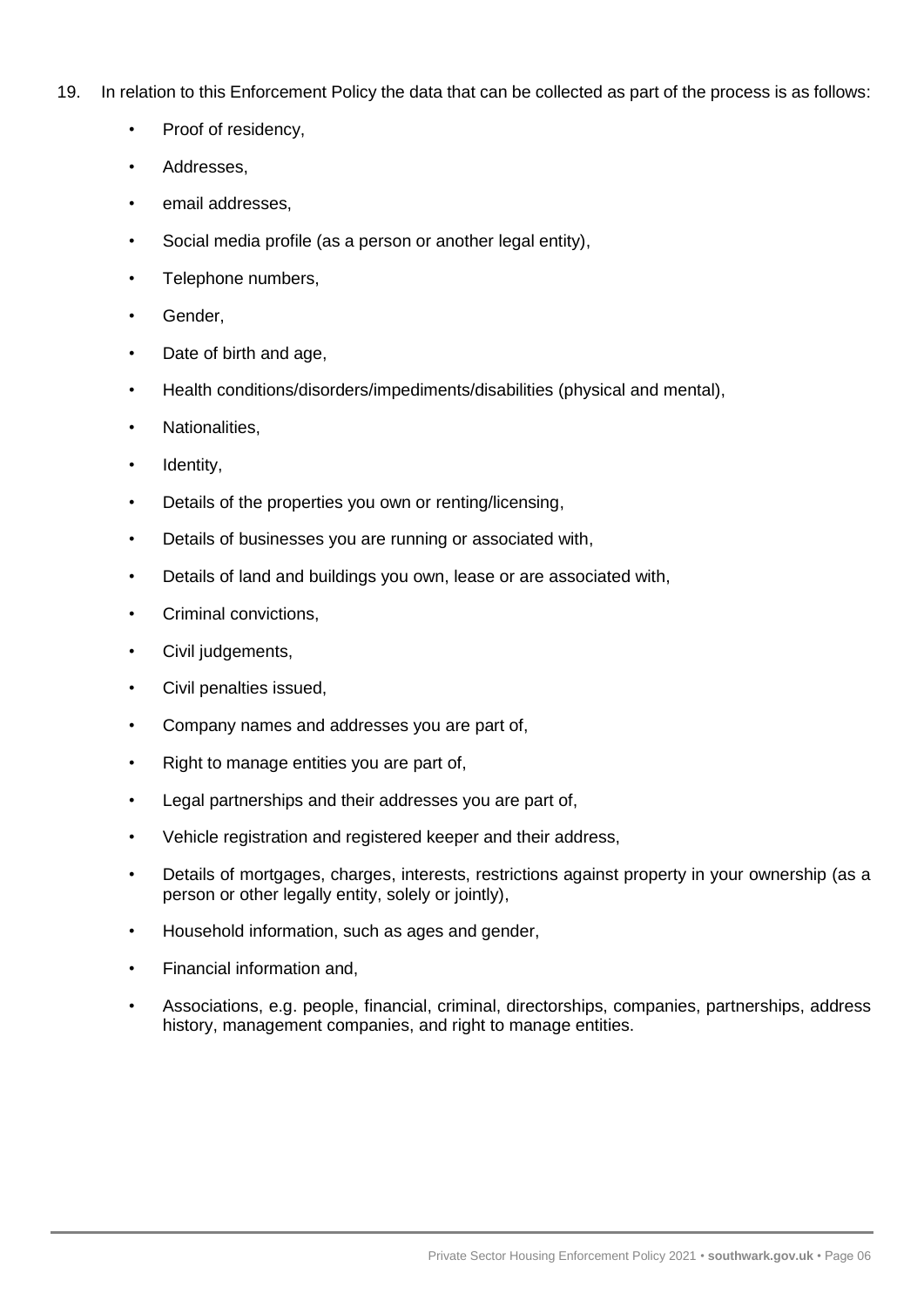## **The Rogue Landlord and Agent Checker**

- 20. The Council is part of the Greater London Authority's (GLA) Rogue Landlord and Agent Checker. The watch list is a two-tier database hosted by the GLA. The first tier is for general public access and gives details of landlords and letting agents with unspent criminal convictions for housing-related offences under legislation, such as (not exhaustive and subject to change):
	- Housing Act 2004
	- Housing Act 1985
	- Prevention of Damage by Pests Act 1949
	- Environmental Protection Act 1990
	- Protection from Eviction Act 1977
	- Fraud Act 2006.
- 21. This includes information such as landlord name, part of home address, address of property associated with the offence, value of fine and date of conviction.
- 22. The second tier is for London local authority staff only, to view spent and unspent convictions, cautions, and civil penalty notices (up to ten years previous). This aids Local Authorities in the determination of matters such as whether an individual or organisation is fit and proper to hold a licence.

#### **The database of rogue landlords and property agents under the Housing and Planning Act 2016**

- 23. The national database in intended to provide Councils with the ability to track rogue landlords and property agents. Where a Banning Order is issued against a rogue landlord or property against the Council must place the information on the database. The Council has a power to enter details onto the database of other specified prosecutable offences and where it issues two or more civil penalties against the same person in a twelve-month period.
- 24. Before making an entry on the database, the Council must issue a notice informing the person before making an entry on the database. The Notice sets out what the entry will be and the time period the entry will remain on the database. The recipient may appeal the Notice to the First Tier Tribunal.
- 25. The Council will have regard to the legislation and guidance in making the decision to make an entry on the database.

#### **Public Registers**

- 26. The Council is under a duty to maintain certain public registers under the Housing Act 2004, which covers:
	- a) Property licences for any scheme in force
	- b) Temporary Exemptions from licensing
	- c) Management Orders in place
- 27. The Council will maintain the registers in line with the Housing Act 2004 and subordinate regulations issued as well as any guidance. These will be made available to the public on request and are available online.
- 28. The information the Council places on the register is set out by statute. This includes the licence holders name and address. Where a licence holder wishes to use a business or correspondence address rather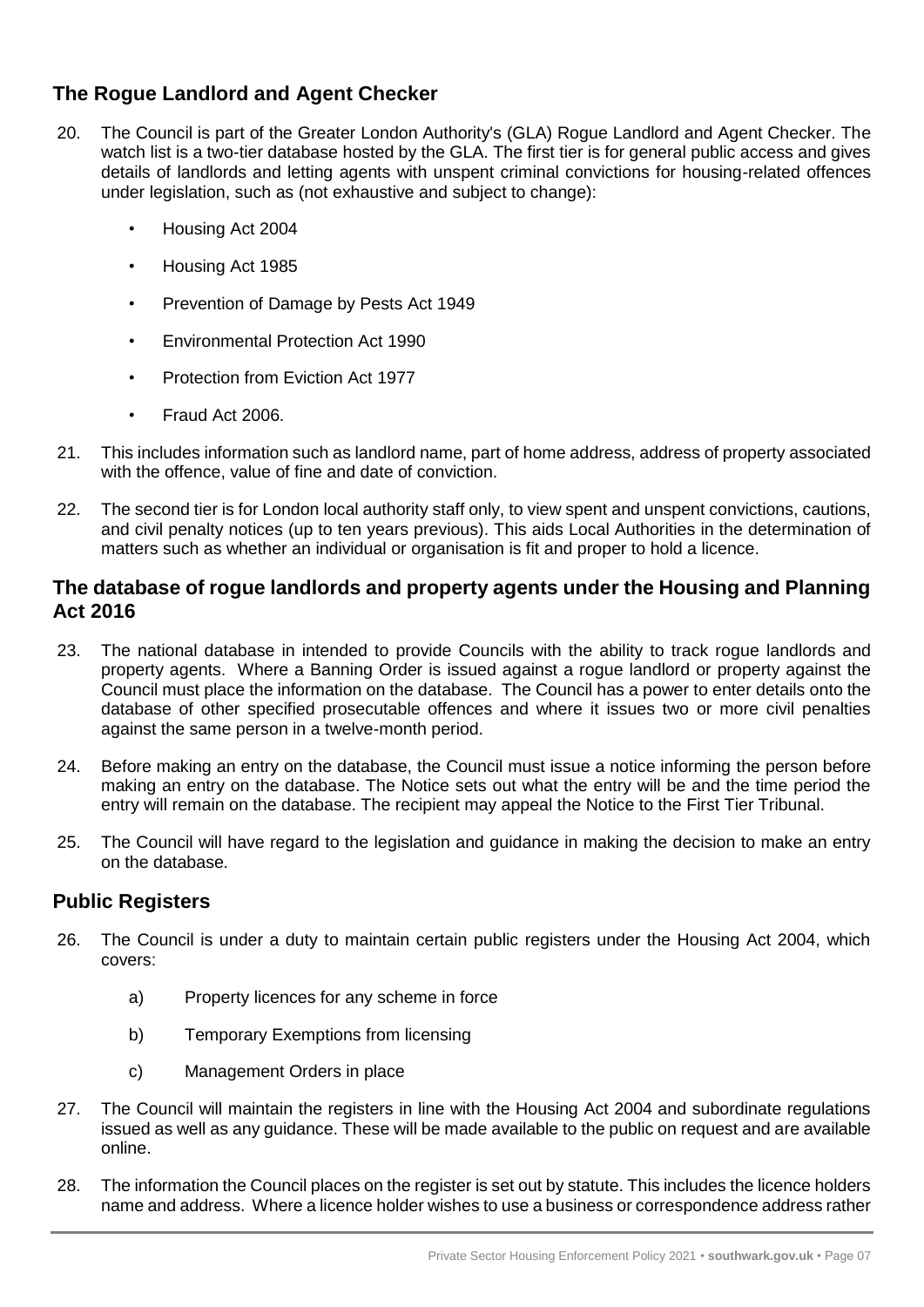than their home address, this will be considered at the point of application. The address for the licence holder cannot be the address of the licensed property, unless that is also the licence holder's main or only residence.

### **Primary Authority**

- 29. In October 2013, Primary Authority requirements under the Regulatory Enforcement and Sanctions Act 2008 (enforced by the Local Regulation Department of the Office for Product Safety and Standards) were extended to cover the Housing, Health and Safety Rating System (HHSRS), under the Housing Act 2004.
- 30. The Council welcomes applications from businesses to form a Primary Authority Agreement, e.g. letting agents, landlords, RPs. This can apply where either a business has housing across two or more Local Authority areas or where an organisation, such as a trade body wishes to offer a consistent approach to compliance for its members.
- 31. The Council will have regard to formally recognised Primary Authority Agreement's in its enforcement approach. The Local Regulation Department publish a list of primary authorities and the businesses they support.

#### **Providing Assistance and Information**

32. We offer a wide variety of assistance and information, some of which might be charged for, such as help with completing a licence application. We will provide clear, accessible advice and guidance and provide contact details where further information is required. Information is provided in a range of formats, hard copies, and electronically. Information can be provided in languages other than English, upon request, or where a need to do so is identified. Key information can be found on our website.

#### **Targeting Enforcement Action**

- 33. From time to time we will target our enforcement activity to ensure we meet our objectives effectively and efficiently. Our targeted action is agreed in line with the Council's constitution and delegations.
- 34. Some examples of ways in which activity may be targeted is set out below (not an exhaustive list):

#### Property Type or Occupation

- a) Unlicensed properties.
- b) Poorly managed privately rented properties.
- c) Private rented property subject to incidences of anti-social behaviour.
- d) Properties where tenants receive Local Housing Allowance/Housing Benefit/Universal Credit. These tenants are more vulnerable to lower standards of accommodation and can consequently face greater risks to their health safety and welfare.
- e) Properties poorly or illegally built or converted that may not comply with planning or building regulation requirements.
- f) Household types such as shared accommodation.
- g) Properties with a low energy efficiency rating on their Energy Performance Certificate (EPC).
- h) Construction type where there is a known issue associated with methods of construction for example external cladding systems, precast reinforced concrete, etc.
- i) Where a style of renting or rental model causes risk to health, safety or welfare, e.g. rent to rent models, where a short-term tenant sub-lets a property creating an unregulated HMO.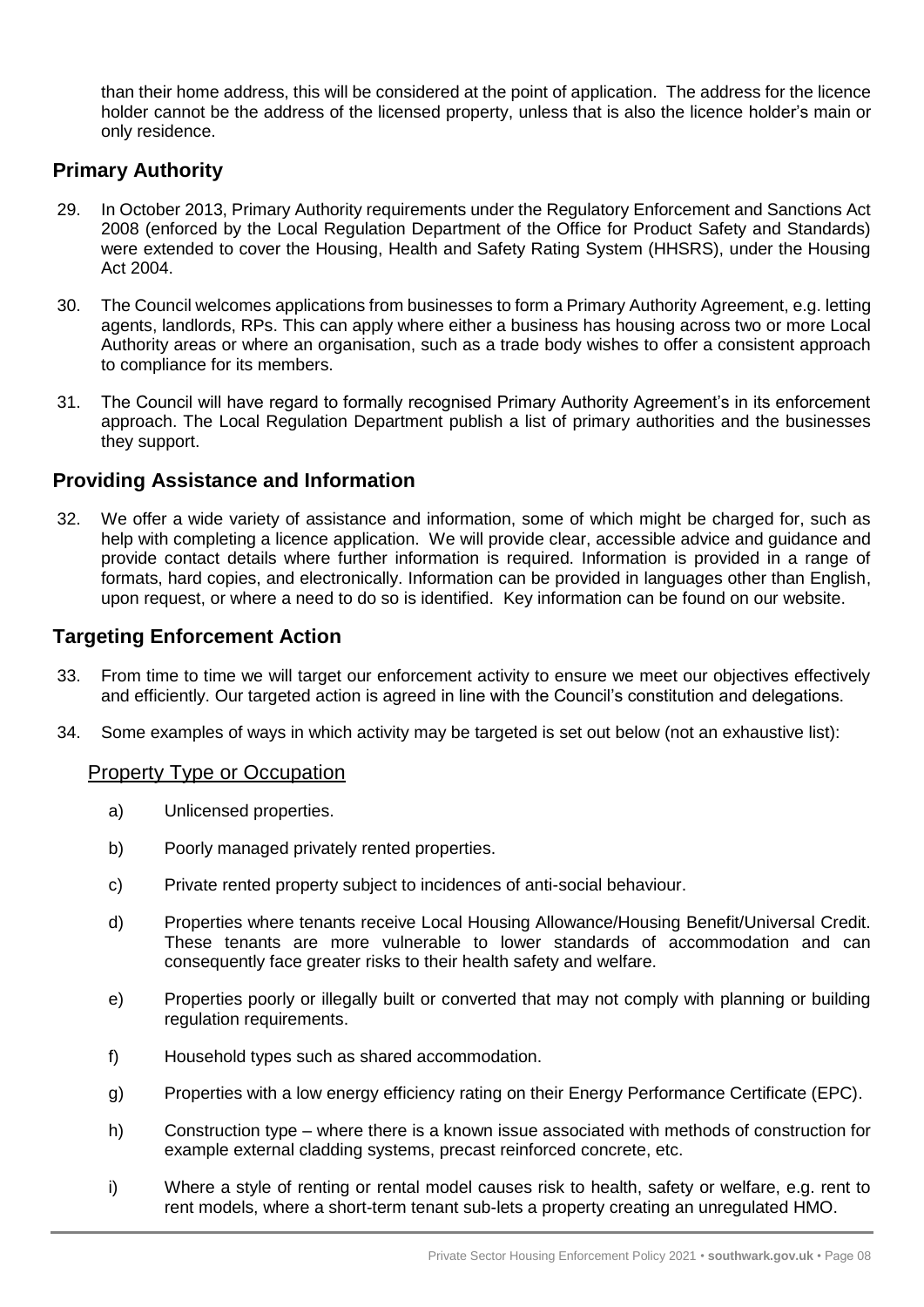#### Areas

- a) Where there are identified issues in a specific locality. This can be determined, for example, street by street, Local Super Output Area, town centre or ward basis, etc.
- b) Where an area of the Council has been identified as potentially having adverse health or socioeconomic indicators.
- c) To provide a co-ordinated approach alongside other Council initiatives.

#### Where a landlord, agent, organisation or individual:

- a) Fails to manage privately rented accommodation in accordance with legal requirements.
- b) Fails to comply with informal or formal requests to meet minimum legal requirements of relevant legislation or commits offences.
- c) Fails to submit a valid licence application or meets licensing standards and requirements.
- d) Places tenants in overcrowded accommodation.
- e) Their activities result in the need for us to work proactively to meet our enforcement objectives.

#### **Other**

a) To support the Council's published corporate strategies and policies such as the joint strategic needs assessment or homelessness strategy.

## **Licensing of Private Rented Sector Properties**

#### **Mandatory HMO Licensing**

- 35. On the 1 October 2018 the Government changed the definition of the type of HMO that must be licensed regardless of where you are in the country (mandatory licensing). The definition is as follows:
- 36. HMOs occupied by 5 or more people in 2 or more households, where householders lack or share basic amenities, which is:
	- A building
	- A converted flat
	- Purpose built flats (with up to 2 flats in the block, and any of which are occupied as an HMO)
- 37. The Licensing of Houses in Multiple Occupation (Prescribed Description) (England) Order 2018 brought these changes into force.

#### **Discretionary Licensing**

- 38. Local Authorities have the discretion to bring into force licensing of residential accommodation as defined in parts 2 and 3 of the Housing Act 2004. Adopting these provisions allows local authorities to require landlords of some privately rented properties to apply for a licence.
- 39. There are two types of discretionary licence schemes:
	- Additional HMO licensing may be appropriate where a large number of HMOs in an area are not being managed effectively and are causing particular issues for the people who live in these properties or residents in the area.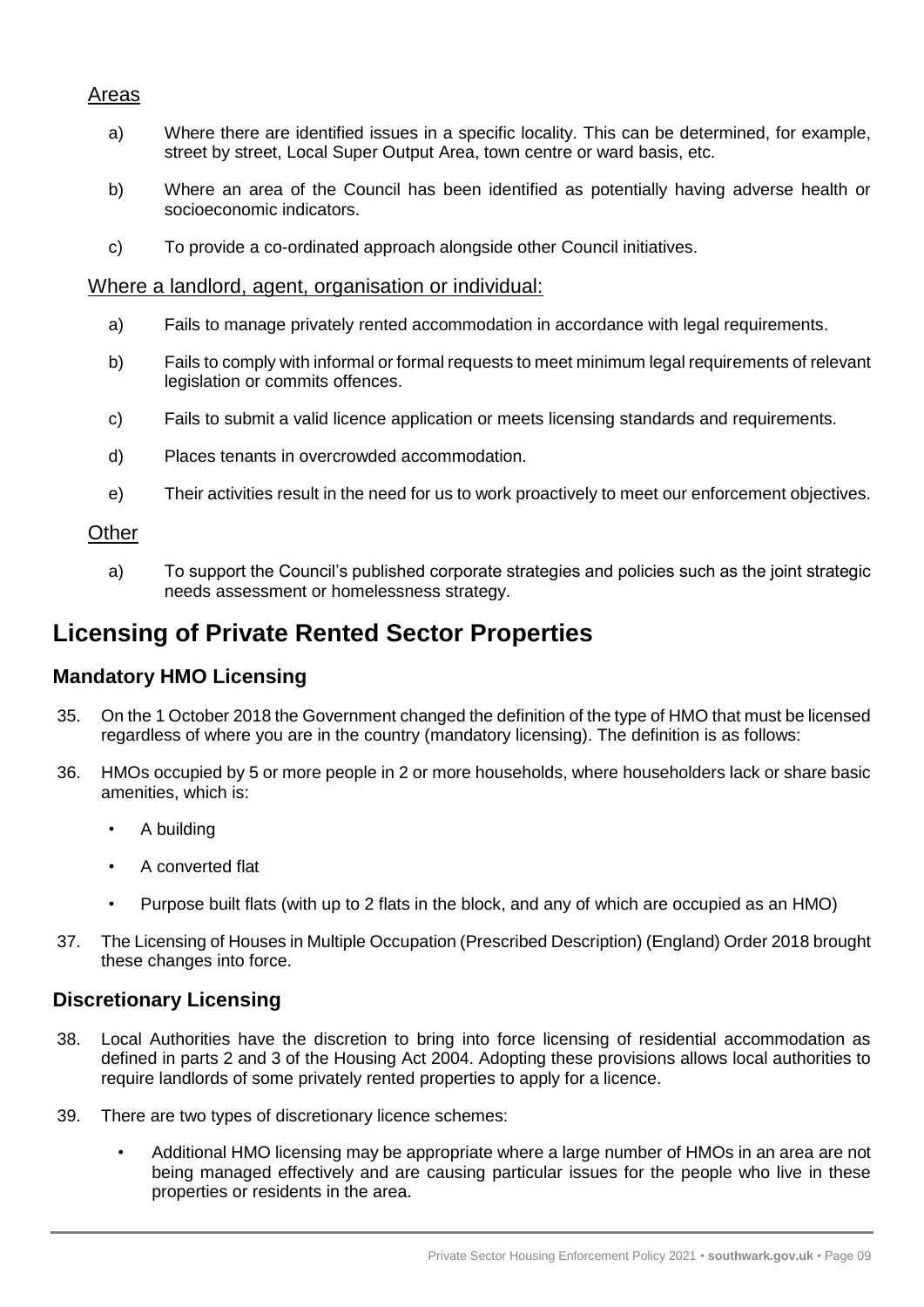- Selective licensing may be appropriate where there are issues with low housing demand, antisocial behaviour, high levels of migration, poor property standards, high levels of crime or high levels of deprivation (or a combination of these) in certain areas and where some or all of the responsible persons in that area are generally failing to act to address the issues.
- 40. The Council operated Additional HMO Licensing and Selective Licensing Schemes up to the 31 December 2020.
- 41. The Council is currently determining whether to introduce new schemes to replace the additional and selective licensing schemes in all or parts of the Borough. Any decision to introduce schemes will be based on sound and robust evidence to support the decisions. The Council is committed to ensuring all legislative requirements, such as a public consultation, submission and approval by the Secretary of State (where needed) are met in full before introducing any schemes.

## **Tacit Consent**

- 42. Tacit consent applies to both HMO and selective licensing. This means that, if the Council goes over its self-imposed time limit for processing licensing applications (it is possible to extend this time limit once in exceptional circumstances), the applicant can operate the licensable property as though licensed unconditionally.
- 43. If the Council has not decided an application for a property licence (HMO or Selective) in 52 weeks from receipt of a full and complete application (application and accompanying required documentation) and initial payment, the property will be able to be operated as though the Council has granted the licence unconditionally. In exceptional circumstances the Council may extend this period once. The applicant will be notified of the reason and time period of the extension if an extension is granted by the Head of Regulatory Services. In any circumstance an extension cannot be longer than 12-weeks from the expiry of the initial 52-week period.

#### **Operating an Unlicensed Property**

- 44. The Council employs resources to find unlicensed properties and where identified may apply an enhanced application fee to cover the additional costs incurred in having to find the unlicensed property.
- 45. If a landlord cooperates with the Council an informal approach will be adopted so long as a valid application with the appropriate fee is subsequently made within a reasonable time scale. The time scale may vary depending on circumstance but will be not be less than 10 working days. Consideration will be given to any representations regarding exceptional circumstances that may have resulted in the application not having been made. In other circumstances, the Council will investigate and if appropriate consider taking formal action, such as prosecution, applying for a Rent Repayment Order, issuing a Civil Penalty, etc.
- 46. The Council may provide tenants with information and advice on how and when they can claim back the rent they paid whilst the property was unlicensed through the application of a Rent Repayment Order.
- 47. Tenants of an unlicensed property cannot be issued with a Section 21 Housing Act 1988 eviction notice whilst the property remains unlicensed.

#### **Licence Fees**

- 48. The Council applies fees for licensing of private rented property. Fees cover the administration and enforcement of the schemes and are subject to an annual review as a minimum.
- 49. Discounts may apply in certain circumstances. Please check the current fee structure to see what discounts are available.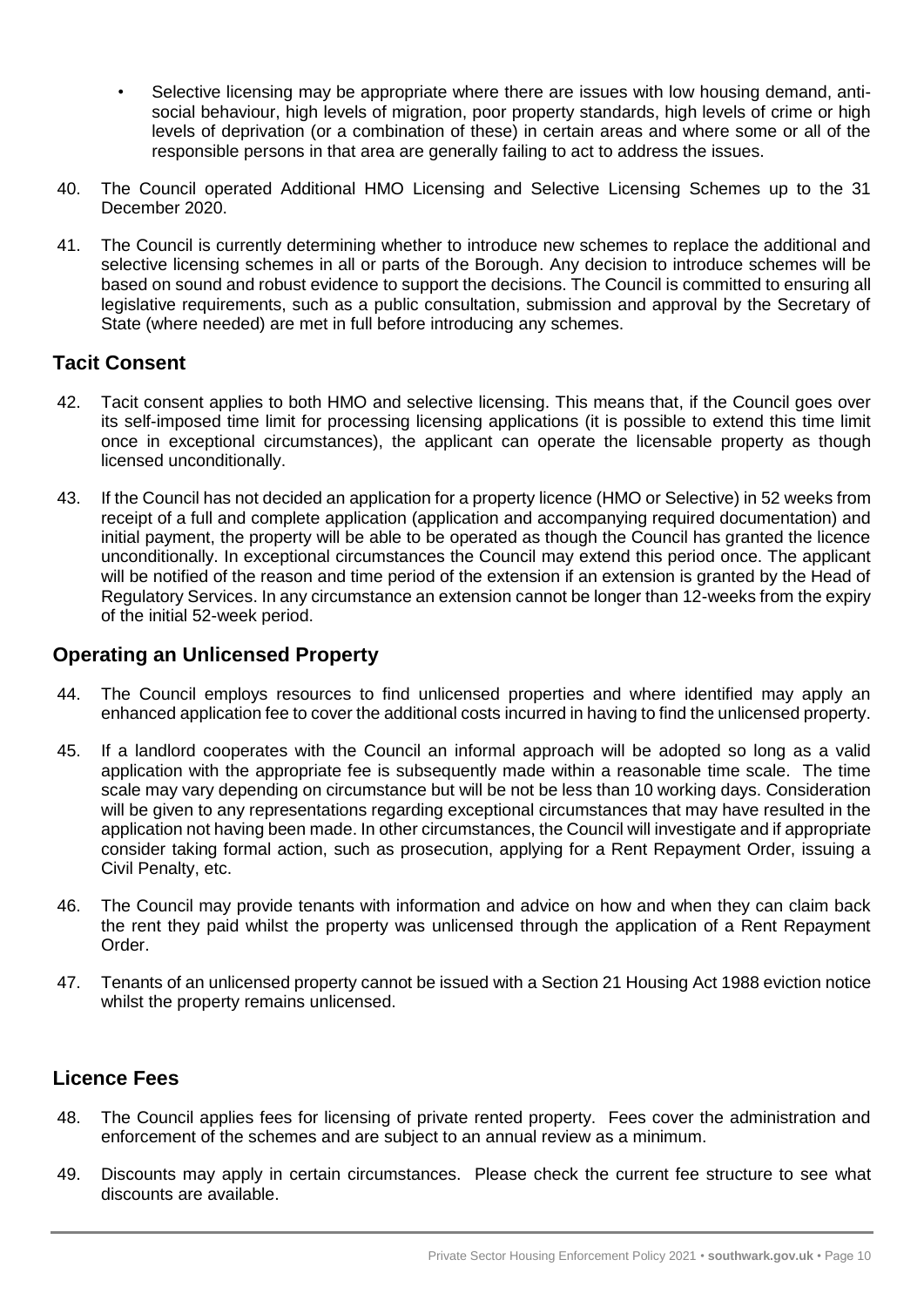## **Other Charges**

- 50. The Council currently offers chargeable services for:
	- Assistance with licence applications
	- Providing a paper application
- 51. Services and charges can be withdrawn (temporarily or permanently) or other chargeable services introduced. Please check the fees and charges structure for current information.

#### **Licence Renewal**

- 52. To assist existing licence holders, the Council will send a reminder to the licence holder approximately 3 months before the expiry of the licence. The Council is not obliged to do this and its failure to do so does not provide the licence holder with an excuse to not make a valid re-application. Failure to renew a licence within 1 month of the licence expiring will forfeit the right to relicense at the renewal fee rate. Each case will be considered on its merits and subsequent licence applications will be charged at either the new licence or unlicensed fee rate. In addition, formal action will be considered, which may include, prosecution, applying for a Rent Repayment Order or issuing a Civil Penalty.
- 53. The Council may provide tenants with information and advice on how and when they can claim back the rent they paid whilst the property was unlicensed through the application of a Rent Repayment Order.
- 54. Tenants of an unlicensed property cannot be issued with a Section 21 Housing Act 1988 eviction notice whilst the property remains unlicensed.

#### **Transfer of unexpired licences from the existing schemes**

- 55. Where licences are granted under existing discretionary licensing schemes, they will either cease to be valid when that scheme ends or where they have not expired will be valid under any subsequent scheme introduced for the remainder of their licence period.
- 56. This is to prevent essential council resources being taken up with re-licensing properties that have already been licensed, inspected and brought up to standard within a 5-year period under the existing schemes.

#### **Duration of Licenses**

- 57. Licenses will normally be granted for the full five-year period (where it is a mandatory licence). The length of the licence may be shorter where any of the following apply:
	- a. History of the applicant or the property. For example (not exhaustive):
		- i. Repeated and sustained complaints from tenants and/or neighbours, where the licence holder could have acted but hasn't. This could relate to management, ASB, noise, etc.
		- ii. Repeated need for enforcement action to rectify issues.
		- iii. A failure to deal with inadequate waste arrangements, following intervention.
		- iv. History of tenant harassment and alleged attempts at illegal eviction.
	- b. Significant issues arising from the inspection (if any), For example:
		- i. Management issues that significantly impact the health and/or safety of the tenants.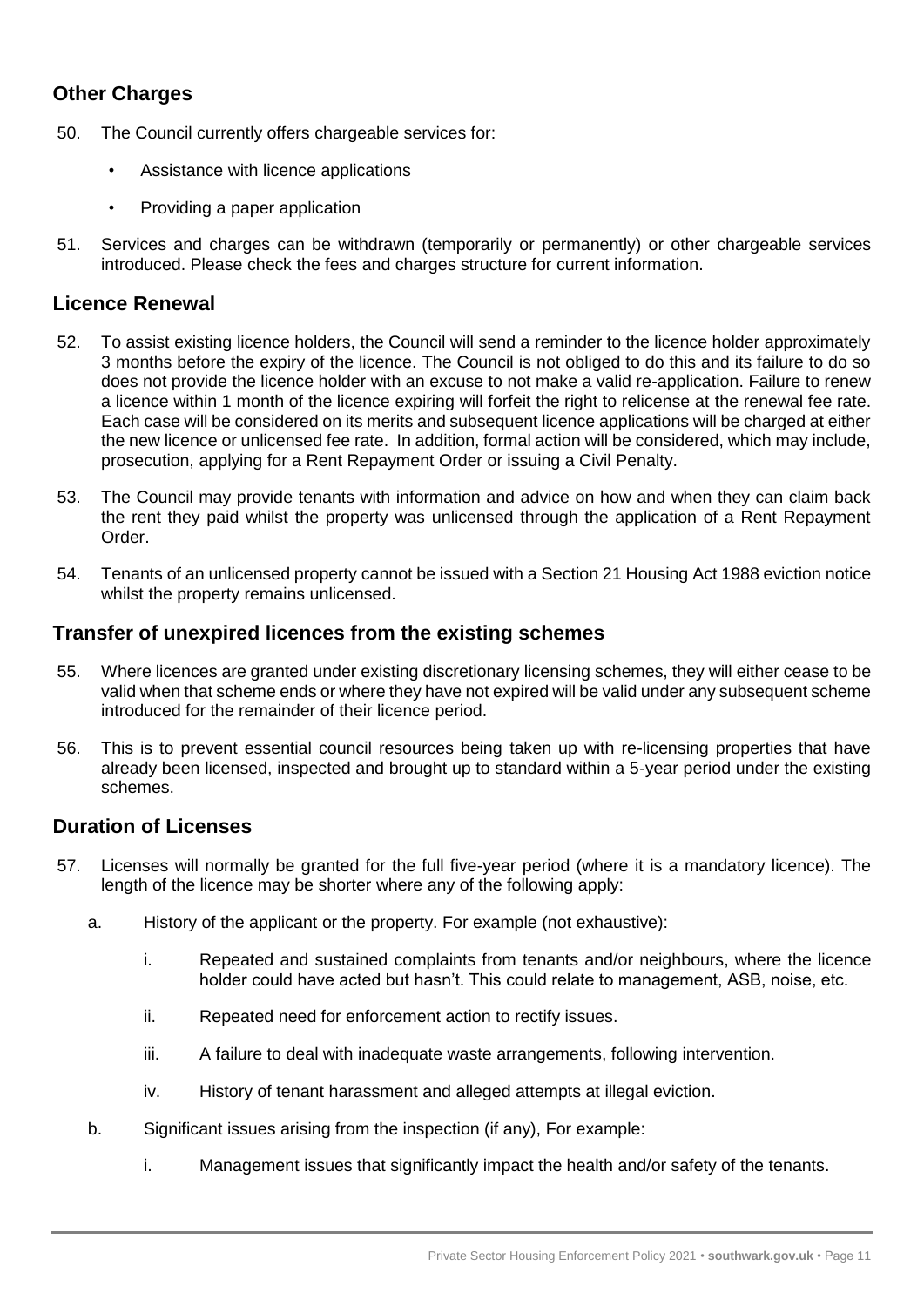- ii. Category 1 hazards (other than fire) that require the instigation of the enforcement process.
- c. Major works required. For example (not exhaustive):
	- i. Missing a high graded AFD system.
	- ii. A complete lack of compartmentalisation to the common parts, i.e. fire doors, walls, ceilings, cupboards, etc.
	- iii. The need to add or relocate bathrooms, WCs, kitchens, etc.
	- iv. A full re-wire.
	- v. Complete window replacement.
	- vi. The installation of a whole house heating system.
	- vii. Extensive damp proofing.
- d. Planning permission needed for HMO use or planning permission refused and the applicant needs to regularise the use of the property, i.e. bring it back into single household use.
- e. Mortgage company refusing to finance the rental use or querying existing mortgage conditions.
- f. The Council are the freeholder and are refusing to give permission for HMO use, to enable the applicant to regularise the use of the property, i.e. bring it back into single household use.
- g. To remove any advantage gained over those licence holders who applied at the appropriate time.
- h. Where a scheme is time limited by law.
- 58. Following the expiry of a licence a new application and fee will be required.

## **Fit and Proper Person Policy**

- 59. In granting a licence the Council must be satisfied that the proposed licence holder, manager and any person involved in the management of the property are fit and proper persons. We will have regard to relevant guidance and the legislative requirements in applying the 'fit and proper' test.
- 60. A person's 'fit and proper' status may be reviewed at any time. Removal of the status may lead to a refusal and/or revocation of licence(s).
- 61. The criteria (not an exhaustive list and each case will be considered on its merits) considered when assessing a persons or an organisations ability to be a licence holder or manager are as follows:
	- a. Whether there is a conviction of any criminal offence including, where relevant, any spent convictions excepted under the Rehabilitation of Offenders Act 1974 (Exceptions) Order 1975. Particular consideration will be given to offences of dishonesty, fraud, violence, harassment, drug trafficking, human trafficking, money laundering or offences of a sexual nature or of offences relating to child exploitation or abuse, whether or not these offences were in the United Kingdom, and Housing Act 2004 offences or any breaches of provisions of housing or landlord and tenant law.
	- b. Whether there are current relevant criminal proceedings.
	- c. Whether the party has been subject to any adverse finding or any settlement in civil proceedings.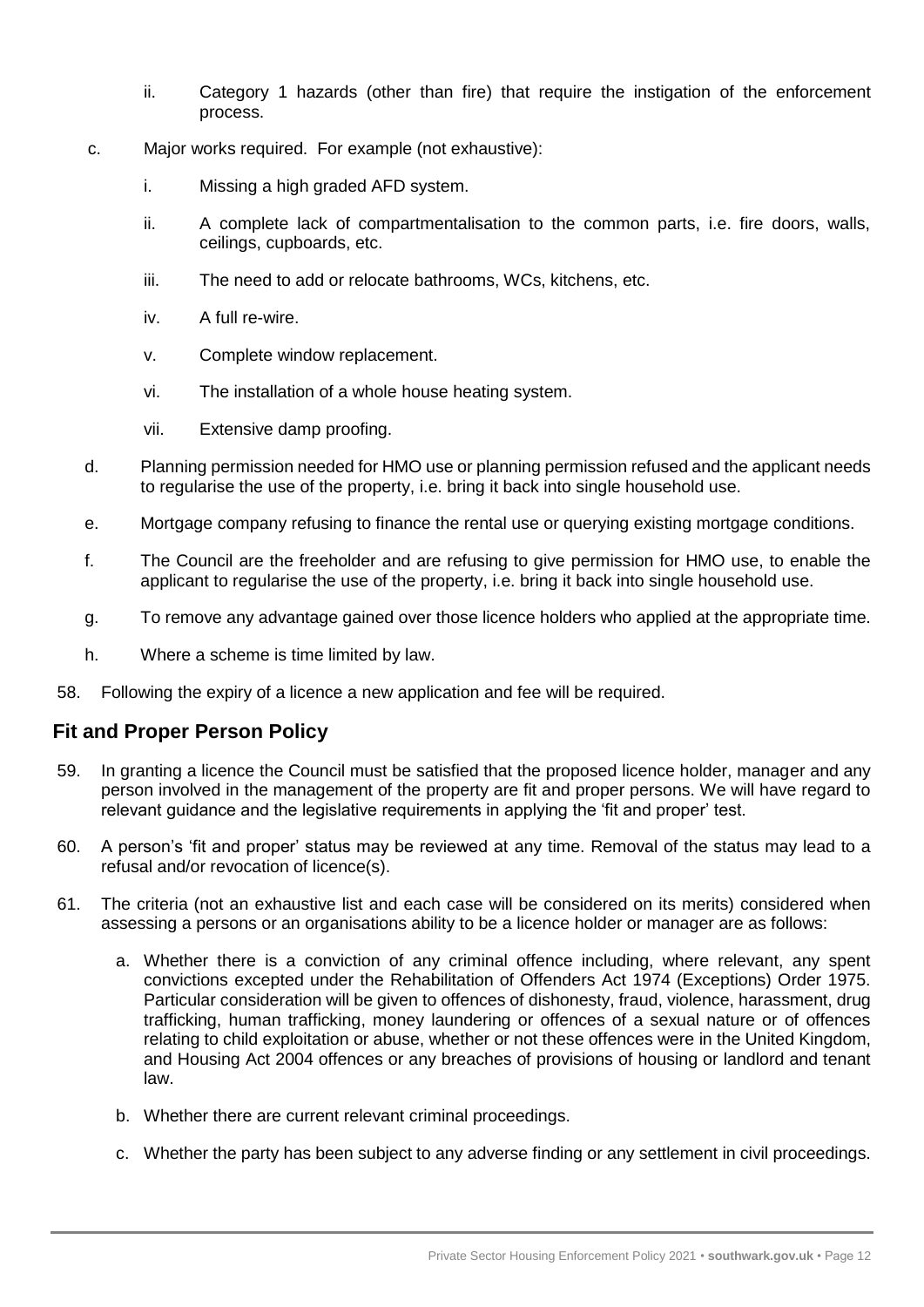- d. Whether the party has practiced unlawful discrimination on the grounds of sex, colour, race, ethnic or national origin, disability, sexual orientation or religious belief in connection with carrying out their business.
- e. Whether a spouse, business associate or controlling partner in the business, director of the company or any person with a controlling interest in the business has been convicted of any criminal offence including, where relevant, any spent convictions excepted under the Rehabilitation of Offenders Act 1974 (Exceptions) Order 1975. Particular consideration will be given to offences of dishonesty, fraud, violence, drug trafficking, human trafficking, money laundering or offences of a sexual nature or of offences relating to child exploitation or abuse, whether or not these offences were in the United Kingdom, and Housing Act 2004 offences or any breaches of provisions of housing or landlord and tenant law.
- f. Whether a spouse, business associate or controlling partner in the business, director of the company or any person with a controlling interest in the business is currently the subject of any criminal proceedings.
- g. Whether a spouse, business associate or controlling partner in the business, director of the company or any person with a controlling interest in the business has been subject to any adverse finding or any settlement in civil proceedings.
- h. Whether a spouse, business associate or controlling partner in the business, director of the company or any person with a controlling interest in the business has practiced unlawful discrimination on the grounds of sex, colour, race, ethnic or national origin, disability, sexual orientation or religious belief in connection with carrying out business.
- i. Owns or has previously owned a property that has been the subject of an:
	- interim or final management order whilst in their ownership, or a special
	- Interim management order under the Housing Act 2004.
- j. Is subject to a banning order under Section 16 of the Housing and Planning Act 2016.
- k. Owns or has previously owned a property for which the council has taken action as described in Section 5(2) of the Housing Act 2004, which includes the service of an Improvement Notice, Prohibition Order, Emergency Prohibition Order, Hazard Awareness Notice, Demolition Order or Emergency Remedial Action.
- l. Other convictions/enforcement action relating to:
	- Environmental Health convictions
	- Financial Penalty issued
	- Rent Repayment Order made
	- Banning Order made
	- Inclusion on the National Rogue Landlord and Property Agent Database or the Greater London Assembly Rogue Landlord or Agent Checker
	- Convictions for Illegal eviction/harassment
	- Environmental Health Enforcement Action, e.g. the making of Prohibition Order, failing to comply with an Improvement Notice, etc.
	- Waste Enforcement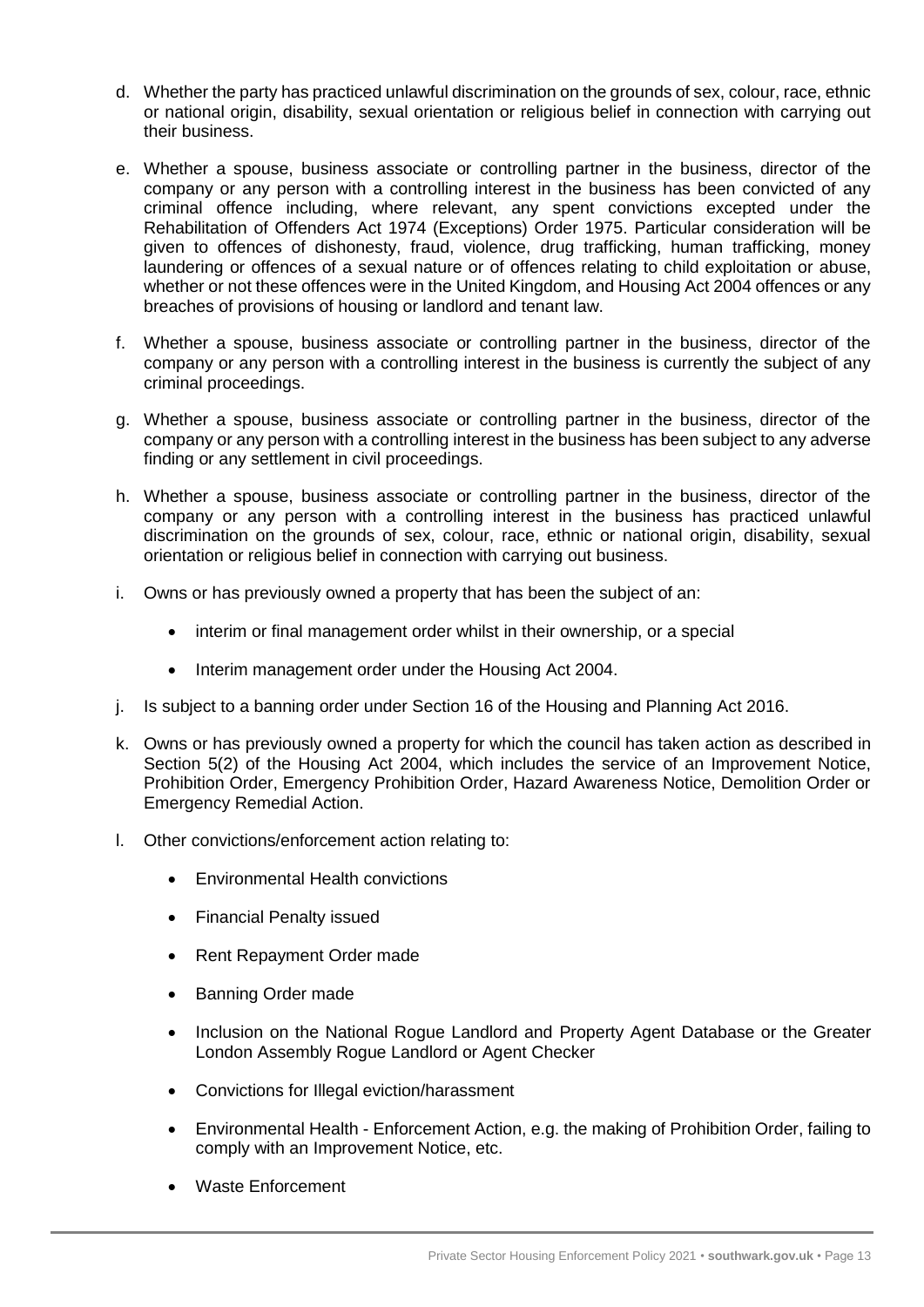- ASB Enforcement
- Planning Enforcement
- m. Whether a person residing abroad can effectively manage the property or has in place a UK based Manager/Licence Holder that can properly manage the property, which includes access to funds to carry out management, repairs, maintenance and deal with emergencies, etc. and agrees to be bound by the licence conditions.
- n. Whether a person is in prison for a term of more than 2 months.
- o. Type of property being licensed.
- p. Size of the property being licensed.
- q. The level of risk to health and/or safety associated with the property.
- 62. Appropriate investigations will be undertaken to establish the fit and proper status of an individual or the directors of a company or the partners of a partnership.
- 63. Each application will have to be considered individually by the local authority and the declaration of an unspent conviction would not necessarily mean that the applicant was not a fit and proper person

## **Licence Conditions**

- 64. All licences will carry conditions. Some conditions are set out in statute and must be included in a licence and the Housing Act 2004 allows the Council to also impose discretionary conditions against a licence. The conditions imposed (other than the mandatory conditions) can be omitted or amended depending on the circumstances and where necessary specific conditions added to a licence relating directly to the property in question. Conditions used by the Council are published here.
- 65. Where a discretionary scheme has been introduced for specific issues, e.g. a prevalence of ASB incidences associated with the PRS then that scheme will have licence conditions that specifically meet the needs of that scheme.
- 66. Changes to these conditions are subject to the approval of the Head of Regulatory Services (or their nominee).
- 67. All conditions are subject to consultation and where necessary appeal to the First Tier Tribunal as part of the licensing process.
- 68. Breaching any licence condition is an offence, which carries an unlimited fine or the imposition of a Civil Penalty of up to £30,000 for each breach. In most cases the Council will inform the licence holder and manager of the breaches of the conditions informally giving a reasonable time to remedy the defects (usually 10 working days). If the informal process fails, then the Council will consider formal action.

## **HMO Standards**

- 69. The Housing Act 2004 allows the Council to adopt standards for HMOs. These cover issues such as types and numbers of amenities (such as bathrooms and kitchens) different types of HMO should have, they cover minimum room sizes for different types of room use, etc.
- 70. These apply to all HMOs and the Council expects operators of HMOs to adhere to these. Where an HMO is licensed the licence will set out the levels of occupancy the HMO and its rooms can accommodate and where necessary require works to bring the HMO to a level required by the adopted standards.
- 71. HMO Standards adopted by the Council are published here. Changes to these standards are subject to the approval of Head of Regulatory Services (or their nominee).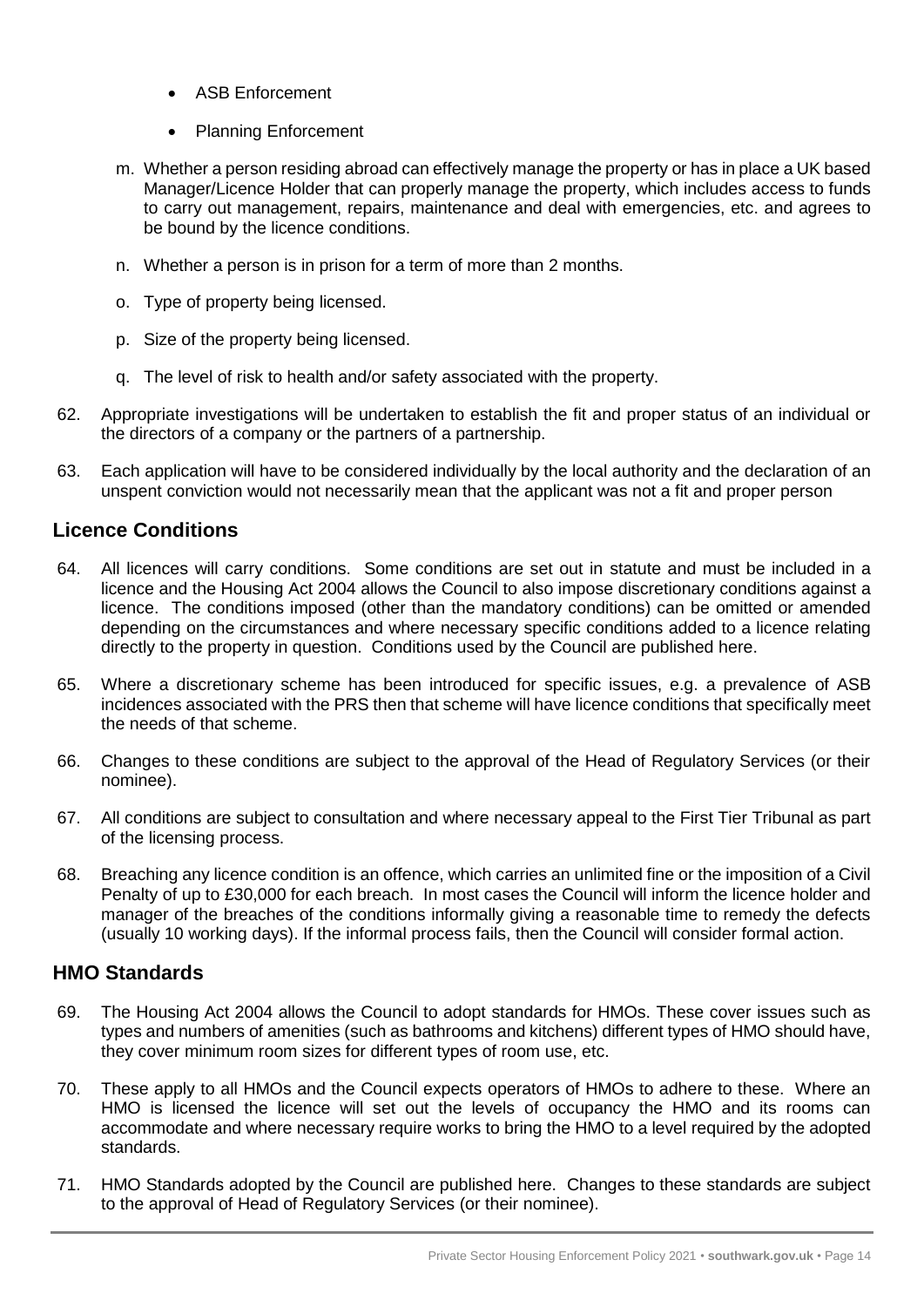## **Variations and Revocations of a Licence**

#### Variations

- 72. This is where a current licence is varied to effect a change to the licence, for instance, changing the number of people that an HMO is licensed to accommodate. There are three types of variation:
	- I. Minor Variations The legislation allows the Council to put aside the formal route for dealing with variations if the variation required is deemed immaterial. Examples of minor variations are:
		- Change of address for the licence holder, manager or other party.
		- Correcting a minor mistake in the licence, e.g. the spelling of a name, mislabelling, etc.
		- Change of title, e.g. from Miss to Mrs.
		- Change of maiden name to a married name.

The list is not exhaustive and other matters might fit the criteria.

- II. Variations Agreed with the Licence Holder The legislation allows the Council to put aside the formal route for dealing with variations if the variation is agreed between the licence holder and the Council and the Council deem that the variation does not need to be consulted on. Examples of variations that fall within this category are:
	- Changing the Manager (only where the new Manager passes the fit and proper person assessment).
	- Adding facilities, e.g. a laundry room/area (that doesn't affect the number of households and persons).
	- Adding additional bathrooms or kitchens or facilities in existing bathrooms (that doesn't affect the number of households and persons).
	- Increased fire precautions, e.g. a sprinkler system, increased detection coverage, etc.

The list is not exhaustive and other matters might fit the criteria.

- III. Formal Variations This is where the variation is consulted upon and formal notices, subject to appeal are served. Examples of variations that fall within this category are:
	- Changing the Manager.
	- Adding facilities, e.g. a laundry (that affects the number of households and persons).
	- Adding additional bathrooms or kitchens or facilities in existing bathrooms and kitchens (that affects the number of households and persons).
	- Changing room sizes.
	- Changing the number of households or persons.
	- Accommodating children.
	- Adding an extension/conversion that affects current occupants and/or affects the number of households and persons.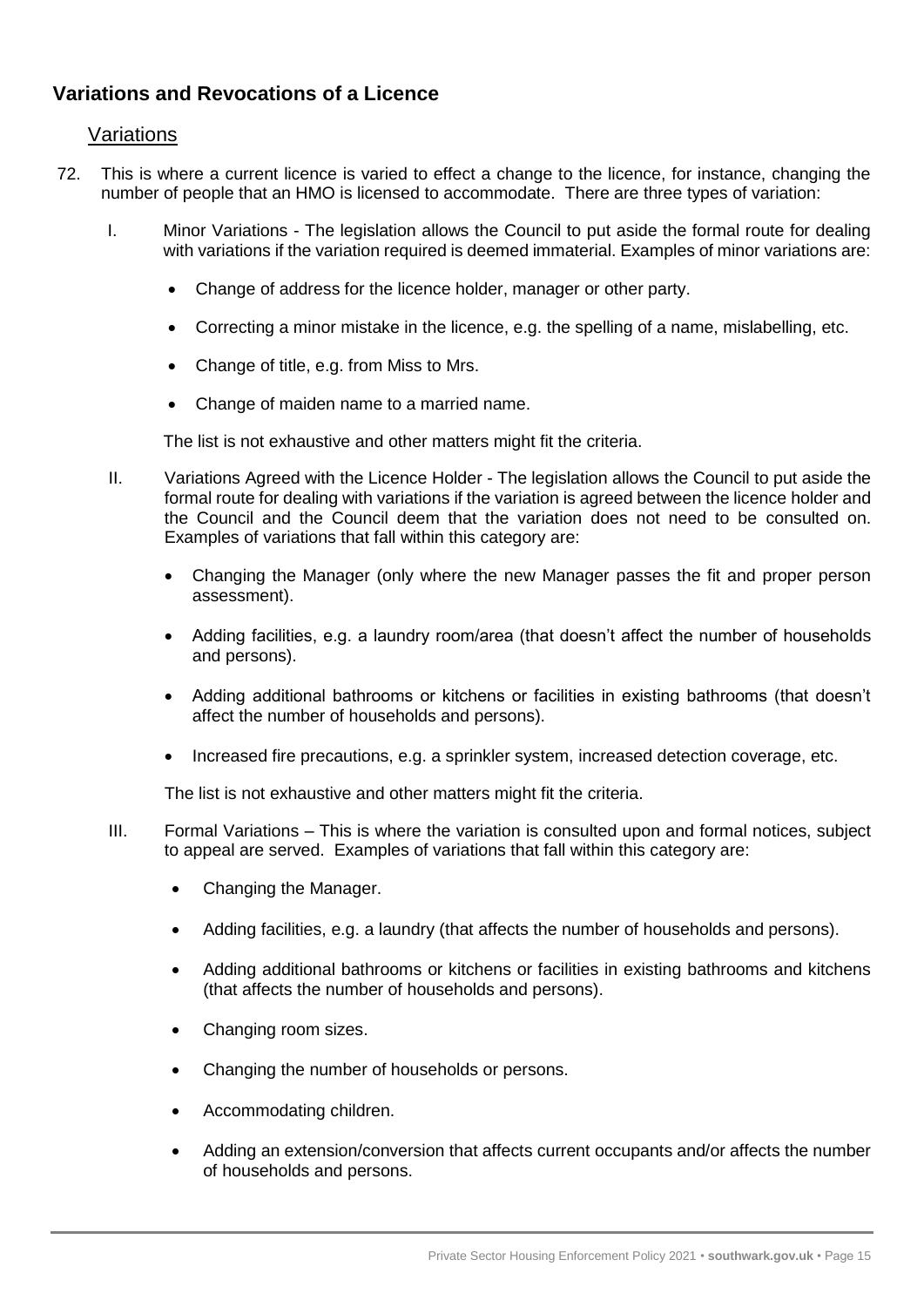- HMO use for a specific demographic that may as a result require amended conditions, e.g. a wet hostel.
- A change in HMO type, e.g. from a shared to a room let.
- A change in the type of applicable 257 licence, e.g. via the selling of a flat.

The list is not exhaustive and other matters might fit the criteria.

73. A licence is not transferable. Therefore, any change in the actual licence holder has to be dealt with by way of a new application from the new proposed licence holder.

#### Revocations

- 74. This is where a licence exists and a revocation is requested/considered necessary. There are three types of revocation:
	- a. Revocations agreed with the Licence Holder The legislation allows the Council to put aside the formal route for dealing with revocations if the revocation is agreed between the licence holder and the Council and the Council deem that the revocation does not need to be consulted on.

The only time a revocation by agreement can be made is where there are no other interested parties that might be affected or need to know about a revocation, i.e. only the licence holder is affected.

- b. Banning Order Where a banning order relates to a licensed property then the Council is under a duty to revoke the licence if either of the two criteria applies:
	- The local housing authority must revoke a licence if a banning order is made against the licence holder.
	- The local housing authority must revoke a licence if a banning order is made against a person who owns an estate or interest in the house or part of it and is a lessor or licensor of the house or part.
	- The banning order does not have to be instigated by the Council but can come about from any Borough's area.
- c. Formal Revocations This is where the revocation is consulted upon and formal notices, subject to appeal are served. A licence can be revoked, if any of the following apply:
	- Where the Council considers that the licence holder or any other person has committed a serious breach of a condition of the licence or repeated breaches of such a condition.
	- Where the Council no longer considers that the licence holder is a fit and proper person to be the licence holder.
	- Where the Council no longer consider that the management of the house is being carried on by persons who are in each case fit and proper persons to be involved in its management.
	- Where the property to which the licence relates ceases to be licensable.
	- Where the authority considers at any time that, were the licence to expire at that time, they would, for a particular reason relating to the structure of the property, refuse to grant a new licence to the licence holder on similar terms in respect of it.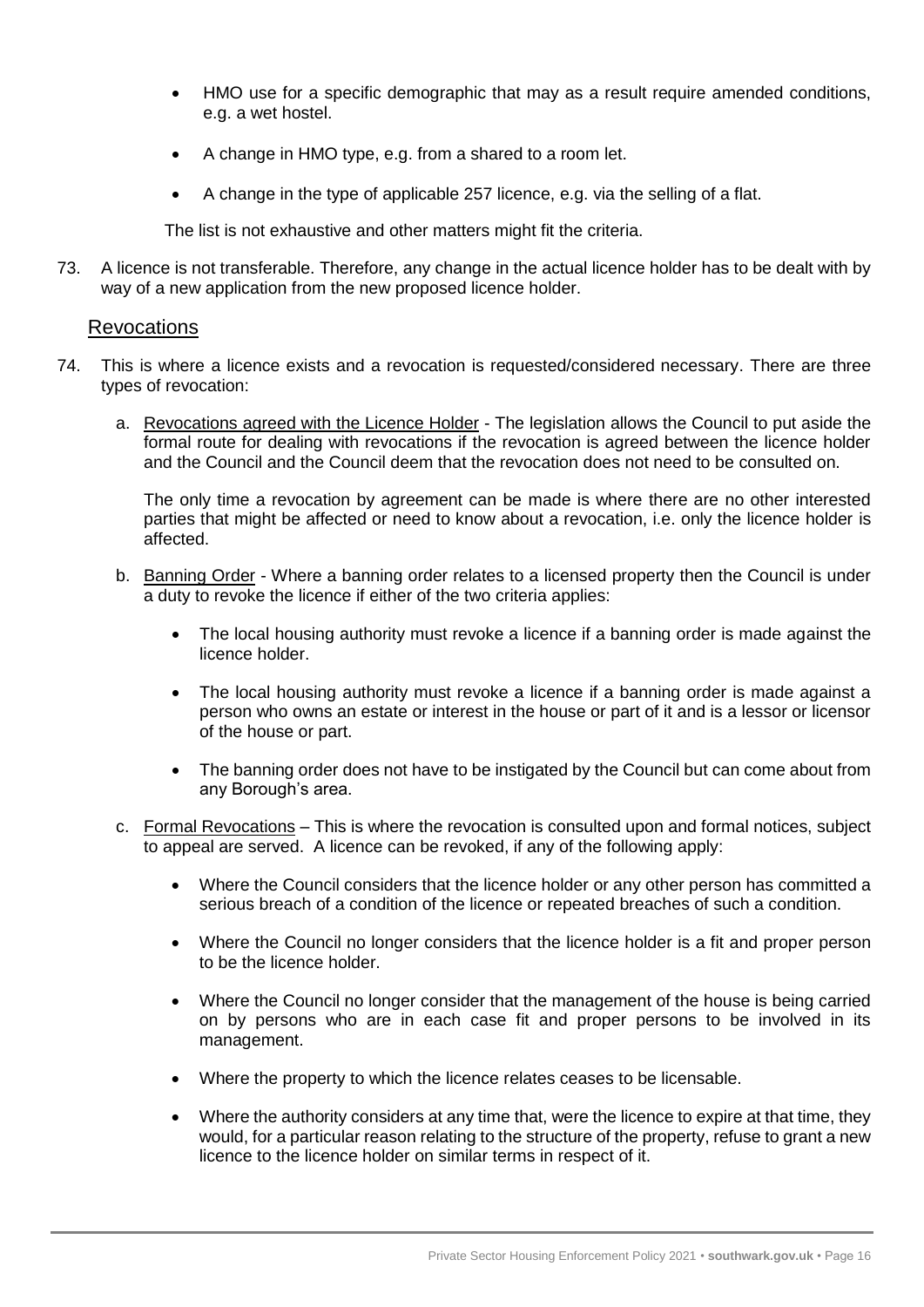- That the property is not reasonably suitable for the number of households or persons specified in the licence as the maximum number authorised to occupy the house.
- 75. The death of a licence holder doesn't require the licence to be revoked. Instead the following applies:
	- If the holder of the licence dies while the licence is in force, the licence ceases to be in force on date of their death.
	- However, during the period of 3 months beginning with the date of the licence holder's death, the house is to be treated for the purposes as if on the date of death a temporary exemption notice had been served in respect of the house.
	- If, at any time during the initial 3 month exemption period, the representatives (evidence of their authority to be given) of the deceased licence holder request it the initial 3 months can be extended by a further 3 months by way of issuing a temporary exemption notice.

## **Management Regulations**

- 76. HMO Management Regulations place requirements on landlords and managers of HMOs to maintain, communicate and manage the HMOs they run. The Regulations also place requirements on occupiers of HMOs to not obstruct or interfere with the management and maintenance of the HMO. There are two sets of Regulations; The Management of Houses in Multiple Occupation (England) Regulations 2006 and the Licensing and Management of Houses in Multiple Occupation (Additional Provisions) (England) Regulations 2007. Both sets cover the same requirements but relate to different types of HMOs, the former traditional room rent or shared HMOs (as defined under section 254 of the Housing Act 2004) and the latter covering HMOs that are either older or poorly converted blocks of flats where a third or more of the flats are rented out (as defined under section 257 of the Housing Act 2004). The Regulations cover:
	- a) Duty of manager to provide information to occupier.
	- b) Duty of manager to take safety measures.
	- c) Duty of manager to maintain water supply and drainage.
	- d) Duty of manager to supply and maintain gas and electricity.
	- e) Duty of manager to maintain common parts, fixtures, fittings and appliances.
	- f) Duty of manager to maintain living accommodation.
	- g) Duty to provide waste disposal facilities.
	- h) Duties of occupiers of HMOs.
- 77. Breaching any of the Regulations is an offence, which carries an unlimited fine or the imposition of a Civil Penalty of up to £30,000 for each breach. In most cases the Council will inform the landlord and/or manager of the breaches of the regulations informally giving a reasonable time to remedy the defects (usually 10 working days). If the informal process fails, then the Council will consider formal action.

# Management Orders

- 78. These powers are contained in the Housing Act 2004 and may be used as a last resort where
	- a) All other attempts have failed,
	- b) There is no reasonable expectation of a licence being granted or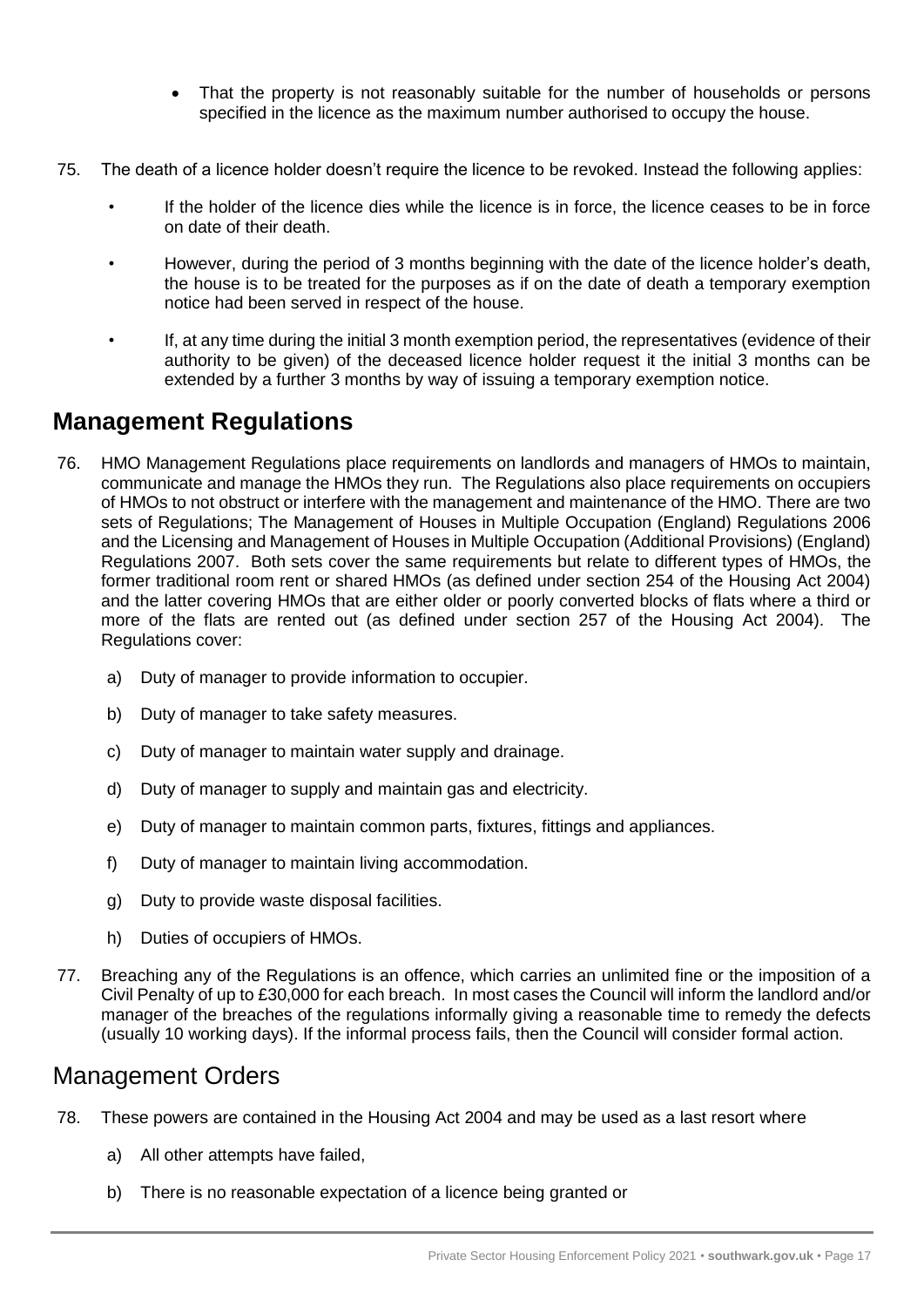- c) It is necessary to protect the health safety or welfare of occupiers, visitors or persons living in the area or,
- d) Anti-social behaviour is affecting other occupiers, visitors or persons living in the area.
- 79. The Council has plans in place to manage properties where a management order is made. These arrangements can include external agencies.

# **Overcrowding**

80. The service will investigate requests for service received about overcrowded living conditions howsoever received and take the appropriate action, which will also account for the impact on neighbours. The service will liaise with the Council's Housing Services where our actions are likely to lead to occupants moving out of their accommodation. The service may advise persons living in overcrowded conditions that their health/safety is at risk and not require them to move out if they do not wish to do so. The Council may require a responsible person to reduce or limit the numbers of tenants when re-letting the property under a new tenancy after an existing tenancy comes to a natural conclusion. Each case will be judged on its own merits.

# **Anti-Social Behaviour**

- 81. Where complaints of anti-social behaviour are more appropriately dealt with by other services, such as the Noise and Nuisance team, Antisocial Behaviour Unit, the Environmental Protection Team, these complaints will be referred to them. When making such a referral the service requester will be informed of the team dealing with the matter and provided with the appropriate team contact details.
- 82. Where we have legal powers to deal with anti-social behaviour, we will initially liaise with relevant organisations such as academic institutions, landlords and their associates in addition to the above teams to seek an informal resolution. Where this approach fails to resolve the matter, formal action against the responsible person will be considered, where possible.
- 83. Conditions attached to property licences may also deal directly with the Council's expectations of how licence holders and managers will deal with incidents of anti-social behaviour. This is dependent on the licensing scheme a property falls under.

# **Public Health**

- 84. The Council will investigate cases relating to the protection of public health, which include:
	- a) Private drainage and sewerage issues, e.g. blocked and broken sewers.
	- b) Nuisance issues between properties, e.g. damp ingress from a neighbouring property.
	- c) Pest and pest harbourage problems, e.g. infestations and accumulations that may attract pests.
	- d) Filthy and or/verminous premises, e.g. a home that has build-up of items that may represent a risk to health.
	- e) Securing premises to protect public health.
- 85. A variety of legislation is employed to investigate and remedy these issues, which can include the service of Notice and carrying out works in default. Where there is a blatant disregard for public health, criminal proceedings may be instigated against the perpetrators.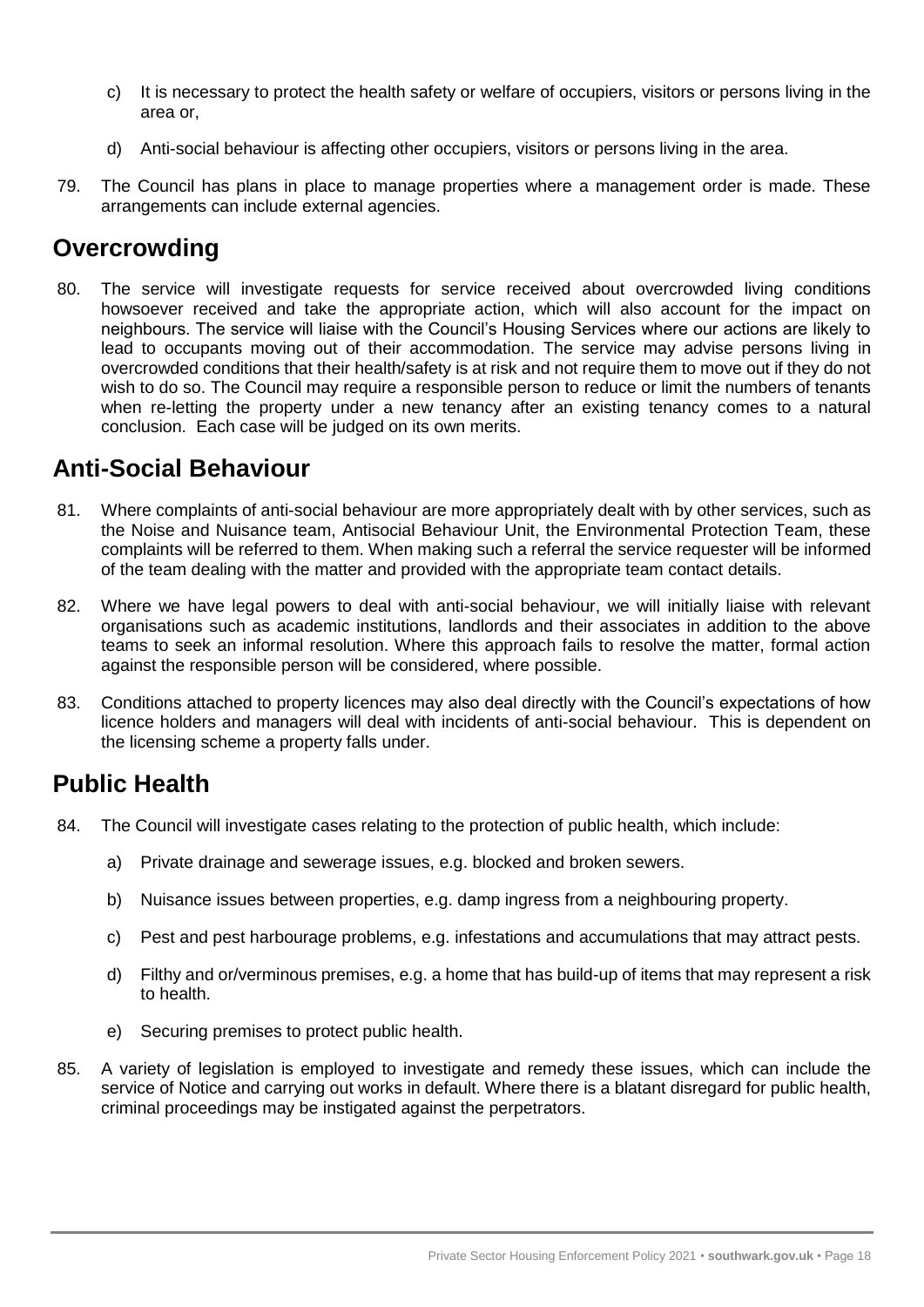# **Housing, Health and Safety Rating Scheme (HHSRS)**

86. HHSRS is a risk-based assessment for defining the risk to health safety of occupants and visitors from 29 defined hazards, e.g. excess cold, damp and mould, falls, etc. in residential property. The hazard is assessed, scored and banded between A to J.

#### Category 1 hazards

87. These are hazards that have been scored as representing a serious risk to health and/or safety. The Council has a legal duty to act to deal with category 1 hazards (band A-C). It is committed to doing so; taking appropriate action in accordance with this policy, the Regulatory Services Enforcement Policy and the Council's adopted Enforcement Policy (2007).

#### Category 2 hazards

- 88. The Council has a discretionary power to address category 2 hazards (band D-J). These are hazards that represent a significant risk health and/or safety.
- 89. Officers will exercise their professional judgement when proposing enforcement action against category 2 hazards. Officers will have regard to national guidance and the following locally authorised guidelines:
	- a) If the category 2 hazard is rated at band E or above (considering the national average for the type and age of the property).
	- b) Where there are category 1 hazard(s) also present.
	- c) Where the category 2 hazard is progressive and will likely become a category 1 hazard unless preventive action is taken.
	- d) Where there are targeted enforcement priorities, e.g. defined action areas or as part of a project to address specific issues.
	- e) Where there are two or more category 2 hazards, which when considered together, amount to neglect of the property or disregard for tenant's health, safety or welfare.
	- f) Where there is a track record or history of the responsible party disregarding previous enforcement advice or action, there are previous convictions for relevant offences, or a relevant licence has been refused. The Council has low confidence, based on evidence, that the responsible party will take the appropriate action without enforcement action being taken.

# **Enforcement Action**

#### **General Information**

- 90. All officers will be fully trained, competent and authorised by the Council. An authorised officer will carry an identity card and, where appropriate, a warrant card. The identity card shows a photograph of the officer and their job title. The warrant card shows the officers name, job title and lists the legislation under which the officer is empowered, which includes powers of entry.
- 91. We will use all available powers to meet the enforcement objectives within this policy. These powers include powers of entry, production of documents, requirement to produce information about a person's identity and interest in property/land and the power to require certificates regarding gas or electrical safety. We will have regard to any relevant government guidance when carrying out our enforcement activity.
- 92. We will have regard to other legal requirements that might apply to our actions for example the Human Rights Act 1998, Data Protection legislation, Regulation of Investigative Powers Act 2000, Criminal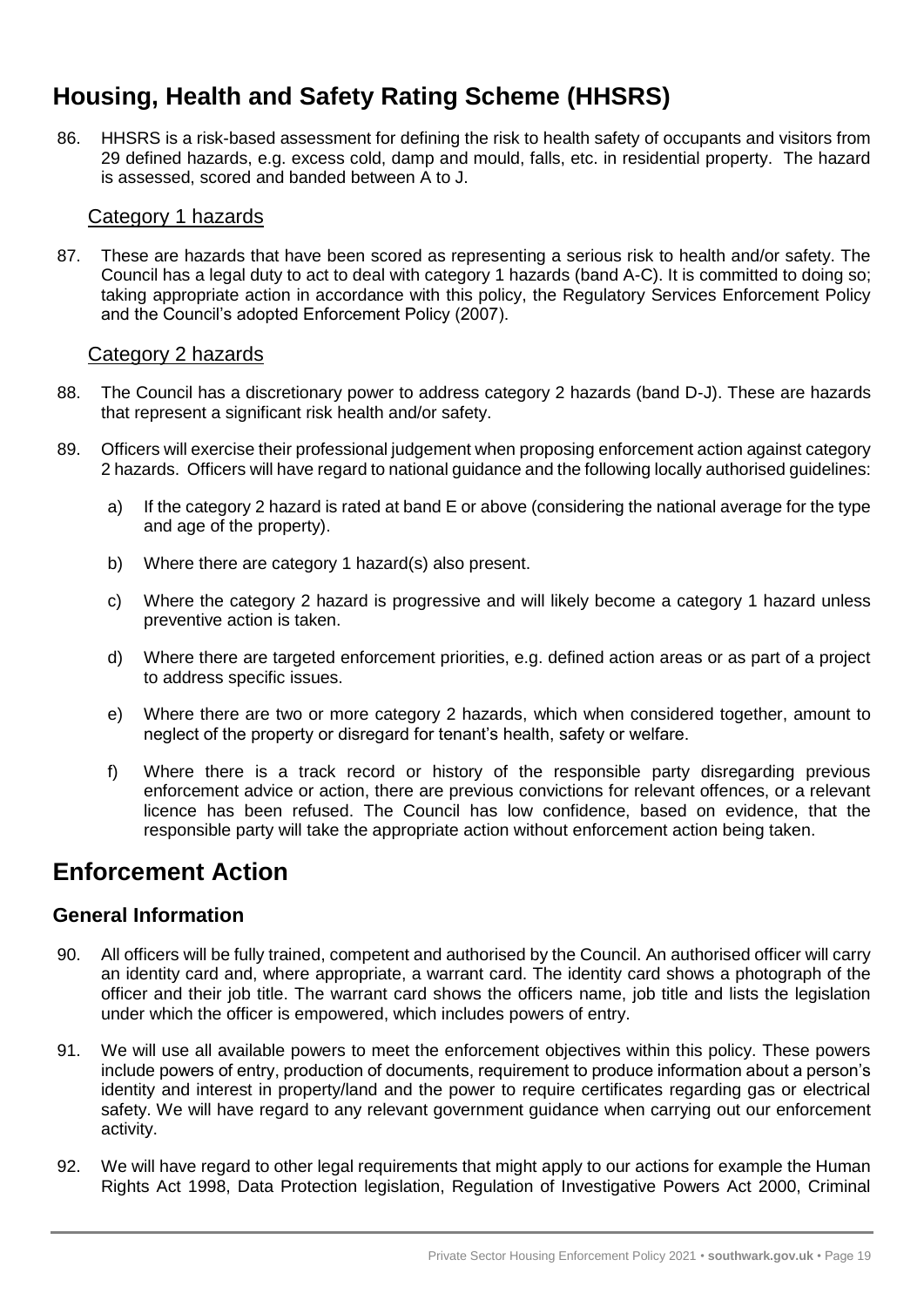Procedure and Investigations Act 1996 and codes of practice made under the Police and Criminal Evidence act 1984, etc.

#### **Tenants of Not-for-Profit Social Landlords (Registered Providers)**

- 93. The Council recognise that social tenants of not-for-profit Registered Providers (RPs) have in place greater protections than tenants of private landlords. Registered Providers are regulated by the Regulator of Social Housing. RP's will have in place complaints processes a social tenant can follow where they believe the conditions of their homes are unsatisfactory. Where a social tenant doesn't believe their RP has responded correctly or reasonably to their complaint of disrepair, they have further recourse to the Housing Ombudsman, who provide a dispute resolution service.
- 94. Therefore, the Council will expect social tenants to have exhausted the complaints process with their RP and then the Housing Ombudsman before the Council will consider requests for service (in relation to sub-standard conditions of their homes) from social tenants. This allows the Council to target its limited resources in tackling private rogue landlord behaviour.
- 95. Exceptions to this policy:
	- Where the issue presented by the social tenant presents an imminent risk to health and safety of the tenant or members of the public.
	- Other unforeseen circumstances shall be considered on their own merits by the Head of Regulatory Services.

#### **Leaseholder and Freeholder Disputes**

- 96. This section relates matters where a building compromises a freehold interest (an owner of the shell of the building) as well as one or more leasehold interests (a limited time owner of self-contained element of that building, e.g. a flat, commercial unit, storage unit, etc.). A leaseholder term is usually 21 years or more.
- 97. Leaseholders may find themselves in a situation where they are aggrieved by an action or the lack of action of a freeholder, for example the maintenance of a communal system like a central heating system.
- 98. The Council has powers to intervene to require freeholders to maintain and repair common parts. However, there is an expectation of leaseholders to first exhaust the civil processes available to them before approaching the Council for assistance. This is because the law recognises this relationship and provides avenues to leaseholders to address matters. Government advice is accessible here - Leasehold property - GOV.UK (www.gov.uk)
- 99. In the first instance the Council encourages leaseholders to obtain advice from the Leasehold Advisory Service (LEASE) - Home - The Leasehold Advisory Service (lease-advice.org) which is a government funded organisation specifically established to provide expert advice on freehold and leasehold matters.
- 100. The First-Tier Tribunal (Property Chamber Residential Property) deals with leasehold/freehold disputes on the following matters:
	- Service or administration charges
	- The cost of building insurance
	- Appointment of a manager
	- Right to Manage
	- Breach of a lease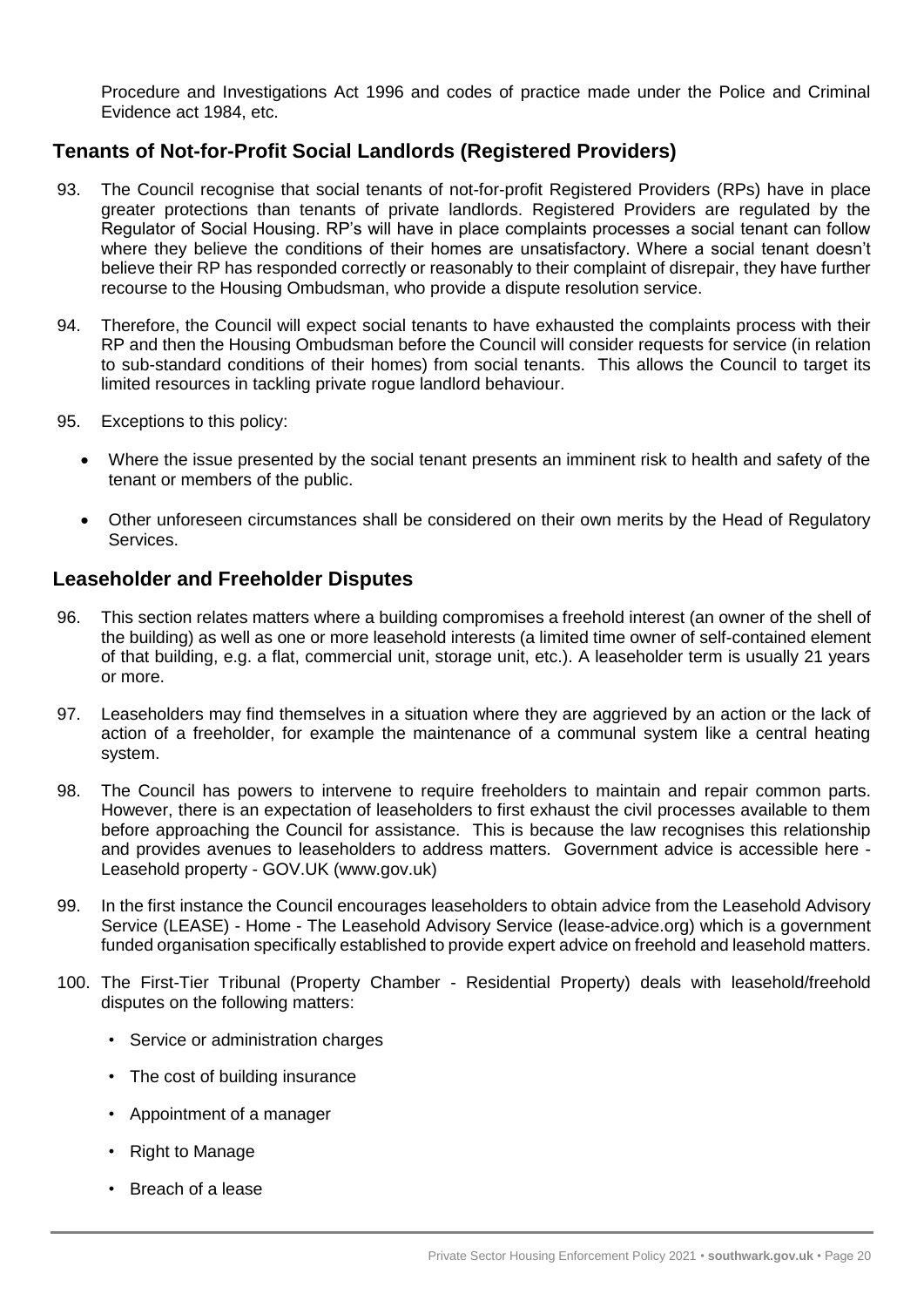- Varying a lease
- Recognising a tenants' association
- Buying the freehold
- Extending the lease
- 101. Particular attention is drawn to the leaseholder ability to establish a Right To Manage Company where they believe that the freeholder is not satisfactorily managing the freehold interest - Leasehold property: Right to Manage and management disputes - GOV.UK (www.gov.uk)
- 102. Once these avenues have been exhausted without resolution will be the Council is able to step in and assist. This is however limited to the Council assisting with the maintenance and/or repair of housing standards in the common areas under the control of freeholder.
- 103. Exceptions to this policy:
	- Where the issue presented by the leaseholder presents an imminent risk to health and safety of the tenant or members of the public.
	- Where the issue presented by the leaseholder relates to a defect to their flat caused by another leasehold interest or the freehold interest, e.g. a water leak.
	- Where the issue relates to potentially dangerous exterior cladding impacting the fire safety on residential blocks of flats. Where this is the case the Council will risk assess the block in question and will target its limited resources on the highest risk blocks first.
	- Other unforeseen circumstances shall be considered on their own merits by the Head of Regulatory Services.

#### **Charging for Enforcement Action**

- 104. The Housing Act 2004 allows the Council to make a reasonable charge to recover administrative and other expenses for taking certain enforcement action. Other legislation also allows us to recover costs covering officers' time and expenses accrued when determining works necessary in the case of works in default.
- 105. The service will recover all costs and fees when formal action is taken when we think it is reasonable to expect the responsible person to pay these in the circumstances. Fees and charges are agreed by Full Council on an annual basis and published on the website here. Please refer to these for the latest charges.

#### **Types of Enforcement**

106. The information in the Regulatory Services Enforcement Policy and the Council's adopted Enforcement Policy (2007) describes the range of enforcement action available to the service and the approach we take to deciding which of those is the most appropriate. The information below is provided to supplement these policies and describe some situations where particular action might be taken.

#### No Action

- 107. In certain circumstances, it might be appropriate that no action is taken. For example:
	- a) When the health and safety risk is sufficiently low enough.
	- b) Where there are extenuating circumstances regarding the person against whom action would be taken.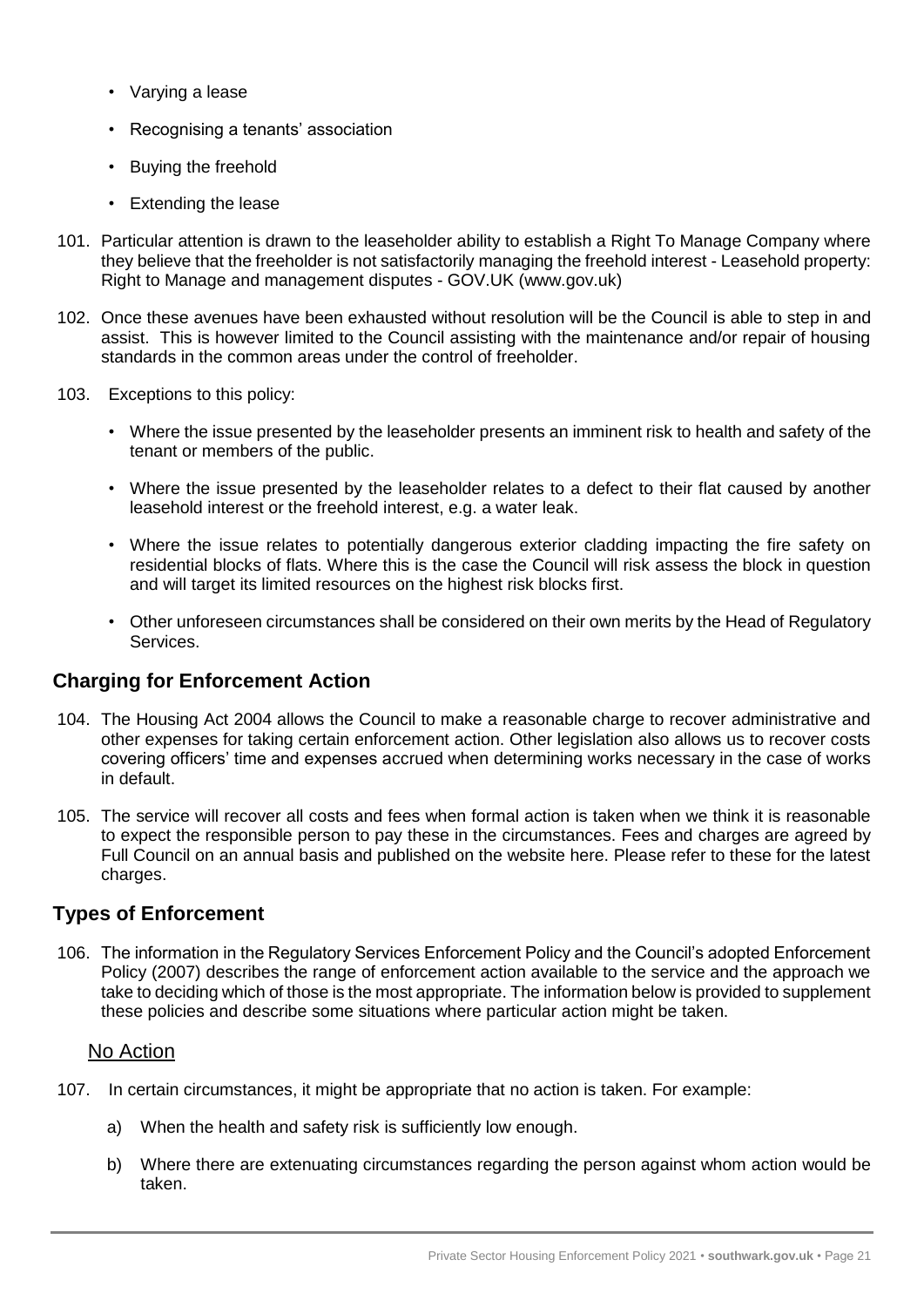- c) Taking formal action would be disproportionate or inappropriate in the circumstances of the case.
- 108. The Council may make recommendations which are above the legal minimum requirements, advise if there are other avenues open to persons to resolve issues themselves, or refer to another appropriate regulator or advice service.

#### Informal Action

109. In most cases officers will seek resolution of issues through initially working on an informal basis with those involved. Informal action can take the form of verbal requests, letters or emails or schedules of work. It will be made clear that formal action could follow where there is a failure to respond to informal requests to carry out works to meet legal requirements. When formal action is taken in the first instance, without preceding informal action, they will inform the owner, landlord, agent or other appropriate person of this decision and their reasons for doing so.

#### The Relationship between Enforcement and the Deregulation Act 2015

110. Responsible landlords would not use section 21 eviction (known as 'no fault evictions') proceedings to evict tenant(s) because the tenants have reported disrepair. Where this does happen, it is known as a retaliatory eviction. The government has put in place a method by which tenants should deal with issues of disrepair/improvements that is aimed at stopping retaliatory evictions. This is covered under the Deregulation Act 2015. The process is simplified below.

What should happen?

- The tenant(s) set out the issues in writing
- The landlord has 14 days in which to respond to the tenant(s)
- Agreed, reasonable, works carried out by the landlord

When it doesn't happen this way

- Where a landlord fails to engage with the tenant(s) or fails to undertake reasonable works, then the Council will step in and take enforcement action. Where action is taken the landlord cannot issue Section 21 eviction notice.
- 111. Where tenants have complied with the requirements of the Deregulation Act 2015 (the Council request they do so before making requests for service) then the Council will forego any informal action and proceed directly to formal enforcement action to prevent the possibility of a retaliatory eviction.

#### Formal Action

- 112. Where the circumstances of the case justify it, officers are expected to take a formal approach. Formal action will also be taken where compliance with a statutory requirement has not been achieved by informal action.
- 113. Circumstances where it is appropriate to take formal action include the following (this is not an exhaustive list and each case is considered on its own merits):
	- a) There is an actionable risk to health and safety such as:
		- No heating in cold weather.
		- No hot water to wash and prepare food safely.
		- Exposed electrical wiring which people are likely to encounter.
		- Gas leak or risk of fire.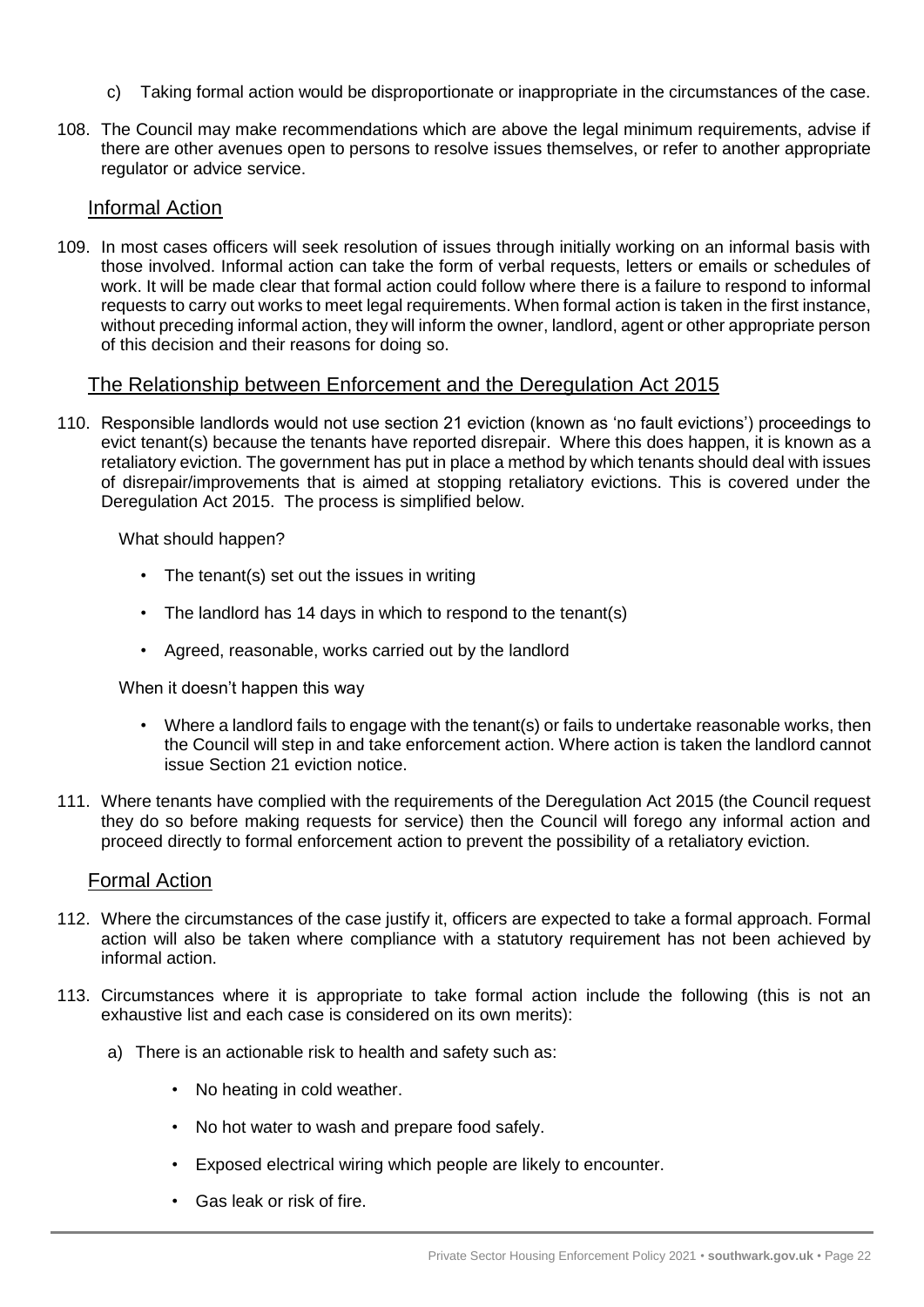- Raw sewage surcharging into a neighbour's property.
- b) A responsible person fails to carry out works requested informally.
- c) There is a history of failure to meet requests to carry out legally required works.
- d) There is a history of a failure to manage a property to meet legal requirements.
- e) There is a record of criminal convictions for housing related offence(s) in the last five years or a simple caution has been issued in the last two years.
- f) It is necessary to safeguard and protect health and safety in the future.
- 114. There are several options for formal action. The decision as to which is the most appropriate depends on the circumstances of each case, the relevant legislation and the risk to health and safety. The options are as set out below:
- 115. Service of formal notices or orders
- 116. These are served/made in accordance with the requirements of the relevant legislation. The associated paperwork will set out:
	- Reason this action is being taken,
	- Timescale for completion of any works (where required),
	- Works that are required,
	- Representations that may be made,
	- Relevant appeal periods,
	- Details of any charges, and
	- Consequences of non-compliance.
- 117. The Council has the power to suspend Improvement Notices and Prohibition Orders under part 1 of the Housing Act 2004. Suspension would be considered on a case-by-case basis and where the circumstances of the current occupiers were such that other options were not practical.

#### Emergency action

- 118. In some emergency situations enforcement action will be taken that will involve carrying out work without the prior need to serve legal notice. Examples are:
	- Where there is an imminent risk of serious harm to the health or safety of occupiers or others (Emergency Remedial Action under the Housing Act 2004).
	- Where there is an immediate need to secure a building against unauthorised entry or to prevent it becoming a danger to public health (subject to the provisions of the local Government (Miscellaneous Provisions) Act 1982).
- 119. In circumstances where works would be inappropriate, disproportionate or impossible to remedy the emergency situation an Emergency Prohibition Order (Housing Act 2004) will be made, which will prohibit or restrict part or all the property from use or certain uses by any of a defined category of person, e.g. a child, etc.
- 120. In all cases, where the legislation allows the Council will seek to recover the cost of the work and the administration and officer costs associated with the action.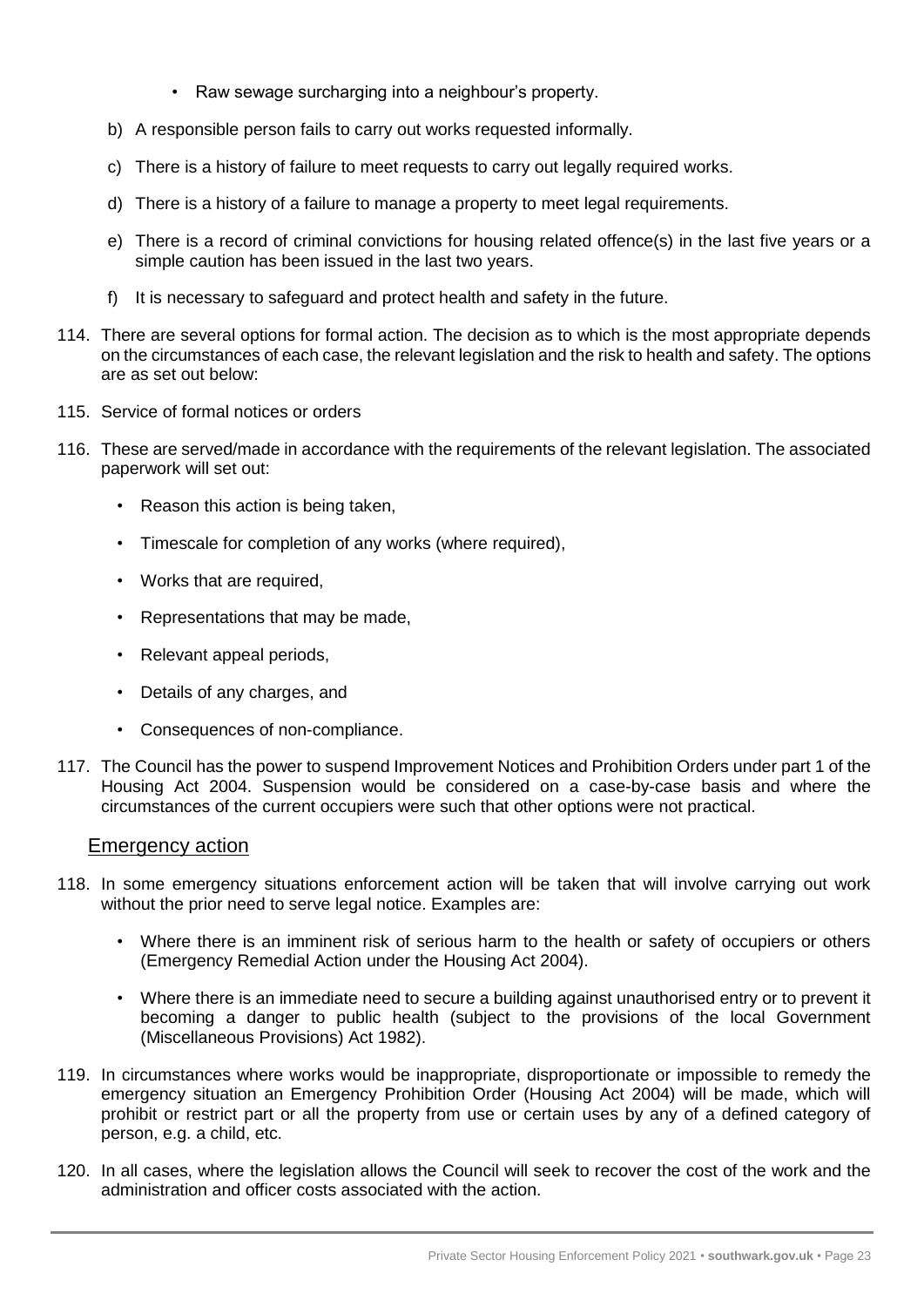#### **Prosecution**

- 121. Where the Council recommends a case for legal proceedings (prosecution), it will be considered in accordance with the Regulatory Services Enforcement Policy and the Council's adopted Enforcement Policy (2007). The Head of Regulatory Services considers whether a case has been investigated sufficiently to ensure it meets evidential and public interest tests set out in the Code for Crown Prosecutors and whether any statutory defences are available to the person(s) under investigation. Cases are referred to the Council's legal services for legal court proceedings to start. Each case will also be considered for investigation and action under the Proceeds of Crime Act 2002.
- 122. Verdicts and sentences are given in open court and are a matter of public record. The Council will publicise sentences following prosecution on a case-by-case basis and in line with the Ministry of Justice's guidance. The guidance has a presumption in favour of publicising outcomes of criminal cases and basic personal information about convicted offenders to reassure the public, increase trust and confidence or improve the effectiveness in the justice system and discourage offending or re-offending.

#### **Cautions**

#### Simple Caution

The service may offer a Simple Caution as an alternative to prosecution where someone has:

- Admitted to an offence,
- Where it is their first offence, and
- They have as far as practicable assisted officers in remedying the situation that led to the offence.
- 123. Relevant examples include applying for a licence as soon as the person is made aware one is required, or quickly complying with the requirements of an expired legal notice.

#### Conditional Caution

- 124. Conditional Cautions are another alternative to prosecution and may be offered for some less serious offences where there is sufficient evidence to justify prosecution and the person admits the offence, agrees to accept a conditional caution voluntarily, including the conditions attached to it.
- 125. If the conditions are complied with or completed within the timescales determined, the case is finalised and there is no prosecution. If, however, the conditions are not complied with, a prosecution may follow.
- 126. Conditional cautions shall be issued in accordance with Ministry of Justice guidelines.
- 127. Cautions are issued by the Head of Regulatory Services for private housing matters as an alternative to prosecution.

#### Work in default

- 128. This is where the Council has legally required a person to do works but they have failed to do so. The Council can carry out all or some of the required works. The powers are provided for in the specific legislation being used in the case.
- 129. In most cases a responsible person will be given notice of the intention to carry out works in their default. Once works have started it is an offence for that person to obstruct officers or their appointed contractors. The complete cost of the works and all administrative and other costs will be recovered in accordance with the relevant statutory provisions. The Council will also consider prosecution or the imposition of a Civil Penalty for any failure to act in addition to carrying out works in default to resolve the matter.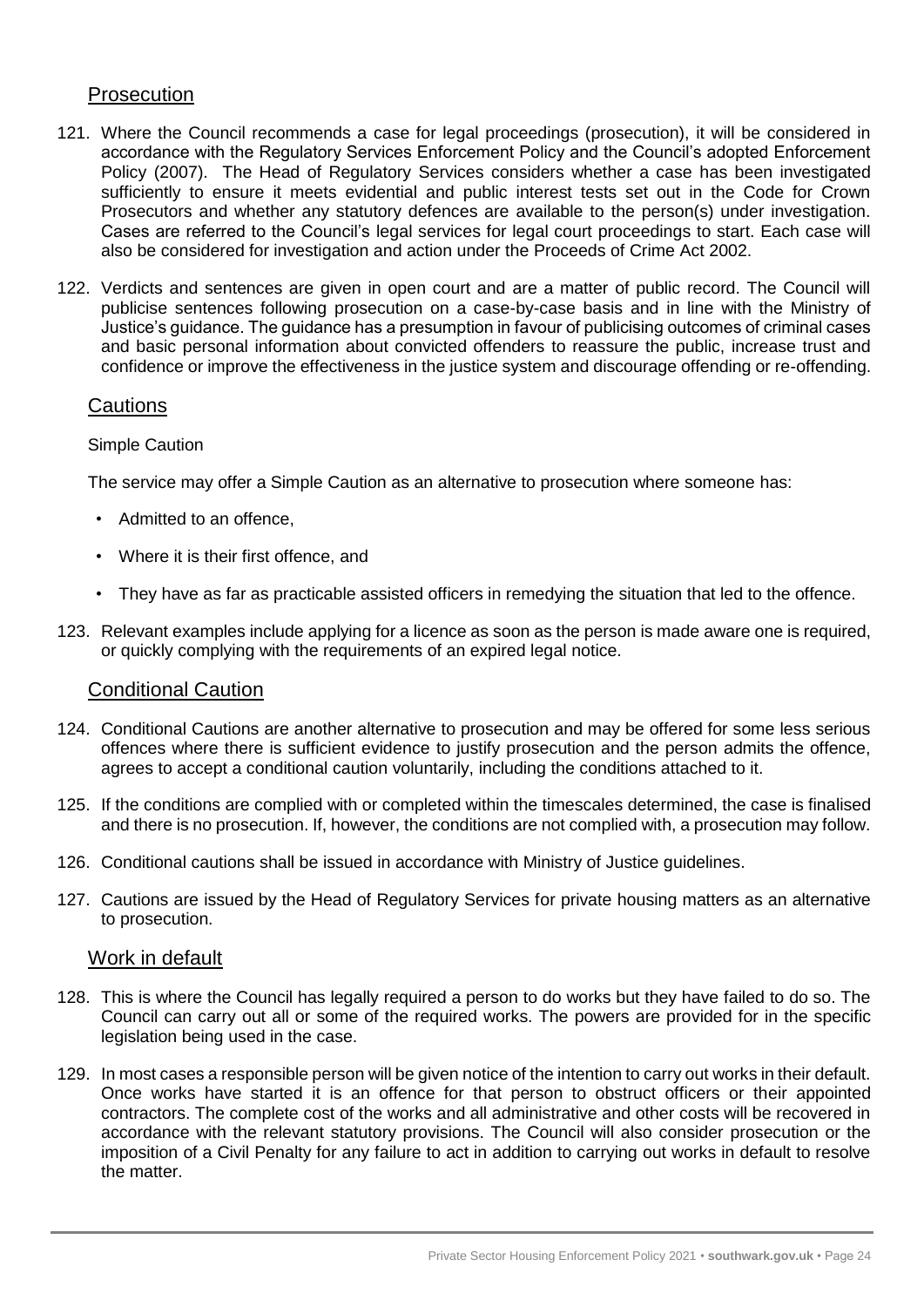#### Rent Repayment Orders

- 130. The Housing and Planning Act 2016 revised the powers available for applying for a Rent Repayment Order (RRO). An RRO requires a landlord to repay a specified amount of rent (up to 12 months) in certain circumstances.
- 131. The Council can make an application to the First Tier Tribunal (FTT) for an RRO to recover benefit payments related to housing, where the landlord has:
	- Failed to comply with an Improvement Notice under the Housing Act 2004.
	- Failed to licence a property requiring a licence under the Housing Act 2004.
	- Failed to comply with a Prohibition Order under the Housing Act 2004.
	- Breached a Banning Order under the Housing and Planning Act 2016.
	- Used violence to secure entry to premises under the Criminal Law Act 1977.
	- Illegally evicted or harassed occupiers under the Protection of Eviction Act 1977.
- 132. The Council will consider making an application for an RRO when making investigations into the above offences. An application to the FTT for an RRO can be made if a conviction has been secured or a Civil Penalty issued or where there is no prior conviction.
- 133. Where there is a prior conviction or a Civil Penalty has been issued (where there is no prospect of appeal), the full amount of rent (up to a maximum of 12 months) will be applied for and FTT is compelled by law to make an Order for that amount (as long as it has been correctly calculated).
- 134. Where a conviction hasn't been secured the FTT will determine whether the Council has met the criminal standard in relation to the relevant offence. The Council will have regard to the statutory guidance and consider the following before deciding to make an application:
	- Punishment of the offender the Council will consider if making an application for an RRO will have a real economic impact on the offender. Where this is unlikely, i.e. where the amount of rent paid over the preceding 12 months is minimal and doesn't reflect the severity of the offence, the Council will consider prosecution or the issue of a Civil Penalty (where it can do so) as well as applying for an RRO.
	- Deter the offender from repeating the offence and dissuade others from committing similar offences – The Council will consider whether the impact from making an application for an RRO in any case will be of such a financial impact and whether the wide publication of a successful application for an RRO will be of such an impact as to dissuade and deter the offender and others from repeating the behaviour or, in the case of others, committing similar offences. Where this is unlikely the Council will consider prosecution or the issue of a Civil Penalty (where it can do so) as well as applying for an RRO.
	- Remove any financial benefit the offender may have gained as a result of committing the offence The Council will only consider making an application for an RRO where the impact of such an order will reflect the benefit the landlord has gained from not complying with the responsibilities, e.g. where the landlord has not carried out necessary works to improve the standards in their property and the effect of recovering up to 12 months' rent will sufficiently reflect the costs of those works. Where it is unlikely that the amount recoverable is sufficient to mitigate the benefit, the Council will consider prosecution or the issue of a Civil Penalty (where it can do so) as well as applying for an RRO.
- 135. Before making an application, the Council will serve on the relevant person a Notice of its intentions to make an application, which will state the reasons for doing so. This will cover the above issues (where a conviction hasn't already been secured), the amount being sought and invite the relevant person to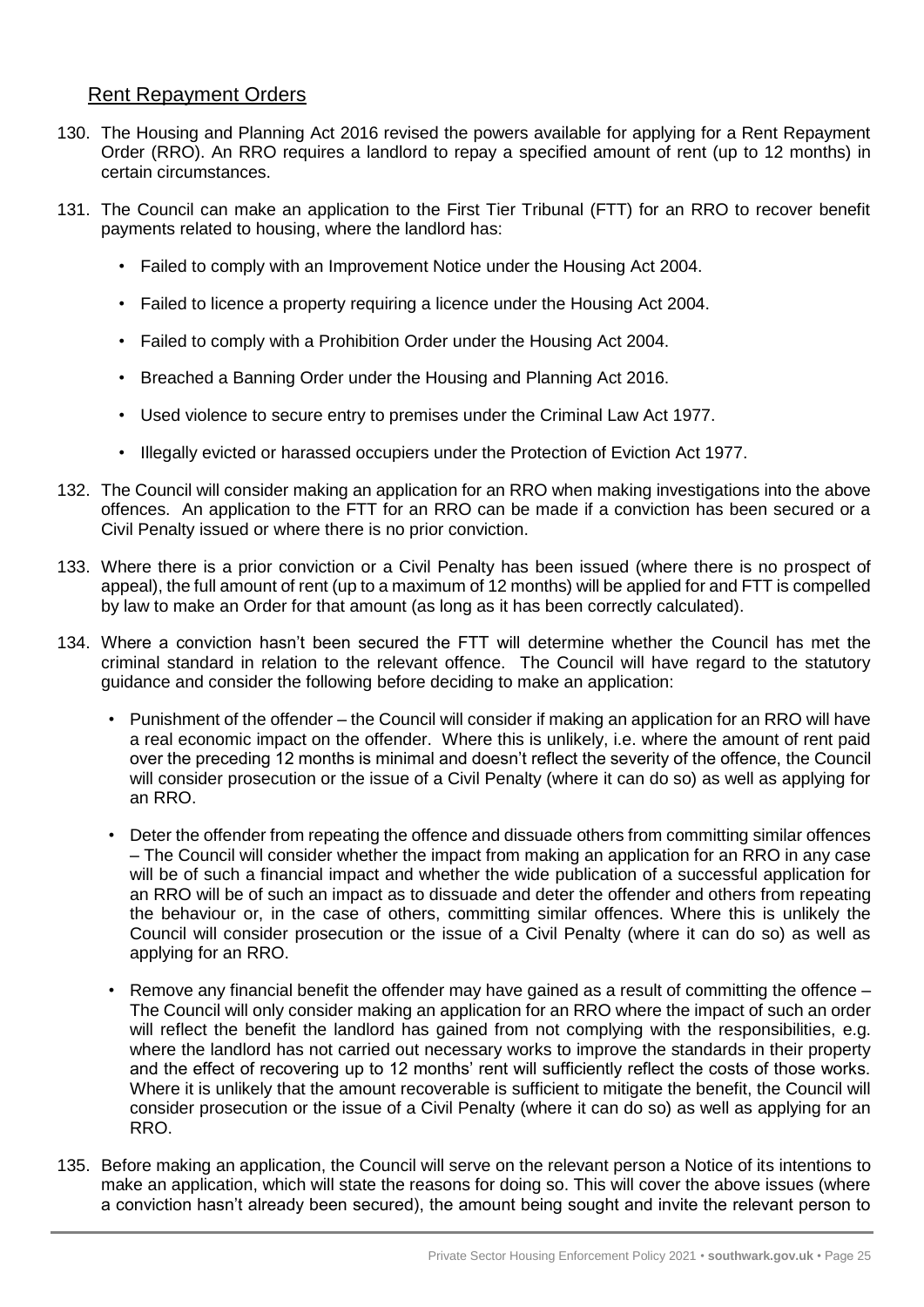make representations within the statutory time limit. The Council will consider any representations before making an application to the FTT.

- 136. A tenant of a property, where a relevant offence has been committed by their landlord, can also make an application to the FTT for an RRO. The Council will inform tenants of this right and will assist tenants in making their applications.
- 137. Failure to pay the amount required by an RRO will result in the Council pursuing recovery of the debt through the County Court.

#### Civil and Financial Penalties

- 138. The Smoke and Carbon Monoxide Alarm (England) Regulations 2015, The Electrical Safety Standards in the Private Rented Sector (England) Regulations 2020, the Housing Act 2004 (as amended by the Housing and Planning Act 2016) and the Housing and Planning Act 2016 enables enforcement by the imposition of a Civil/Financial Penalty.
- 139. Failure to comply with the Smoke and Carbon Monoxide Alarm (England) Regulations 2015 will result in the Council carrying out the works necessary to install appropriate smoke and/or carbon monoxide detection and issuing a Civil Penalty of up to £5,000.
- 140. Failure to comply with the Electrical Safety Standards in the Private Rented Sector (England) Regulations 2020 will result in the Council serving a Remedial Notice. Where there are urgent repairs required the Council may undertake Urgent Remedial Action. The Council may also issue a financial penalty of up to £30,000 where a landlord is in breach of the any of the duties set out in these regulations.
- 141. The Council may impose a Civil Penalty, as an alternative to prosecution, of up to a maximum of £30,000 in respect of the following offences:
	- Failure to comply with an Improvement Notice (Housing Act 2004).

Note. Where a Civil Penalty has been issued and the recipient of the Improvement Notice continues to not comply, the Notice will be revoked, and a further Improvement Notice served.

- Failure to licence or other licensing offences relating to HMOs (Housing Act 2004), which applies to both mandatory and additional HMO Licensing Schemes.
- Failure to comply with an Overcrowding Notice (Housing Act 2004).
- Failure to comply with a regulation in respect of an HMO (Housing Act 2004).
- Breaching a Banning Order (Housing and Planning Act 2016).
- 142. Failure to pay a Civil Penalty will result in the Council pursuing recovery of the debt through the County Court.
- 143. Appendix one sets the Councils statement of principles for the issuing of civil penalties.

# **Protocols**

- 144. The following protocols have been developed to help clarify how the service will work with other partners, organisations or services in relation to private housing. These may be added to or amended over time.
- 145. The Fire Safety enforcement protocol with London Fire and Emergency Planning Authority (LFEPA) sets out how both the Council and LFEPA will take enforcement action in relation to fire safety in properties where there is an overlap between each organisation's duties and powers.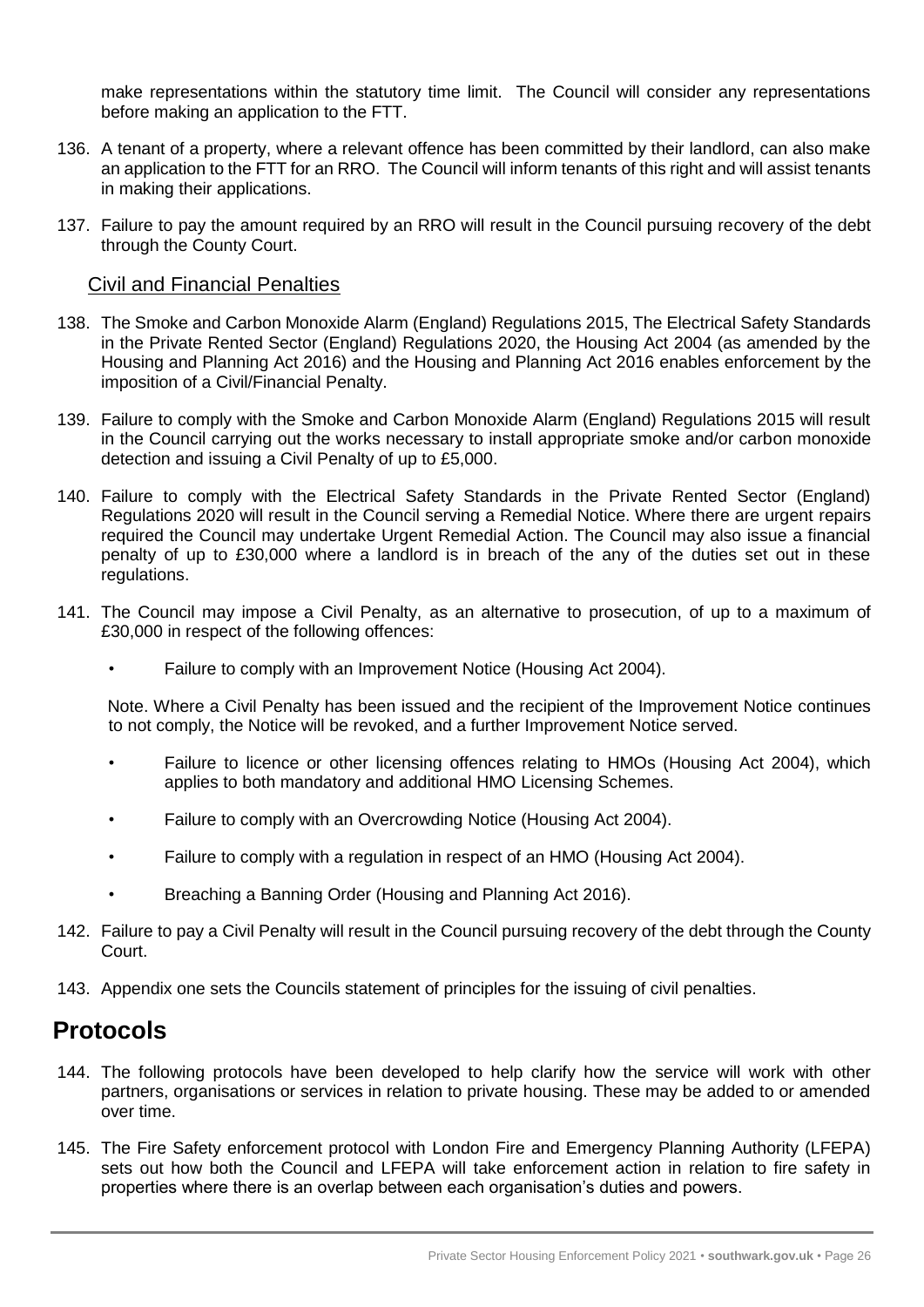# **Partners**

146. The Council works with a wide range of partners and stakeholders including private sector landlords and their representatives such as the National Residential Landlords Association, resident's groups, other Council services, other regulators such as LFEPA, Immigration Enforcement Service, HMRC and neighbouring local authorities. We value the partners we work with and will engage with them in relation to enforcement activity and procedures.

# **Appeals and Complaints Procedure**

- 147. The Regulatory Enforcement Policy, the Southwark Council's overarching Enforcement Policy (2007), this policy and the guidance referred to, are relevant documents we will consider when reviewing complaints in relation to our enforcement activity. There will also be further guidance that will be considered in relation to any service complaint that is not specifically mentioned here.
- 148. We will inform all persons who are the subject of formal enforcement action of their right of appeal. This right will vary depending on the legislation used.
- 149. Where a person is aggrieved by the imposition of enforcement action by the Council, then the Council expects that person to utilise the legislative provisions set out for appealing that imposition rather than the Council's complaints procedure, which if used, may result in the person denying themselves their ability to appeal as most appeal provisions impose a statutory time limit.
- 150. The Council's complaints procedure is available for complaints relating to the application of this policy or against the conduct of officers or the service.

# **Enquiries**

Enquiries about this policy can be made to:

- Email: resi@southwark.gov.uk
- Telephone: 0207 525 3114
- Post: Southwark Council, Regulatory Services, Private Sector Housing Enforcement, PO BOX 70063, London SE15 9EG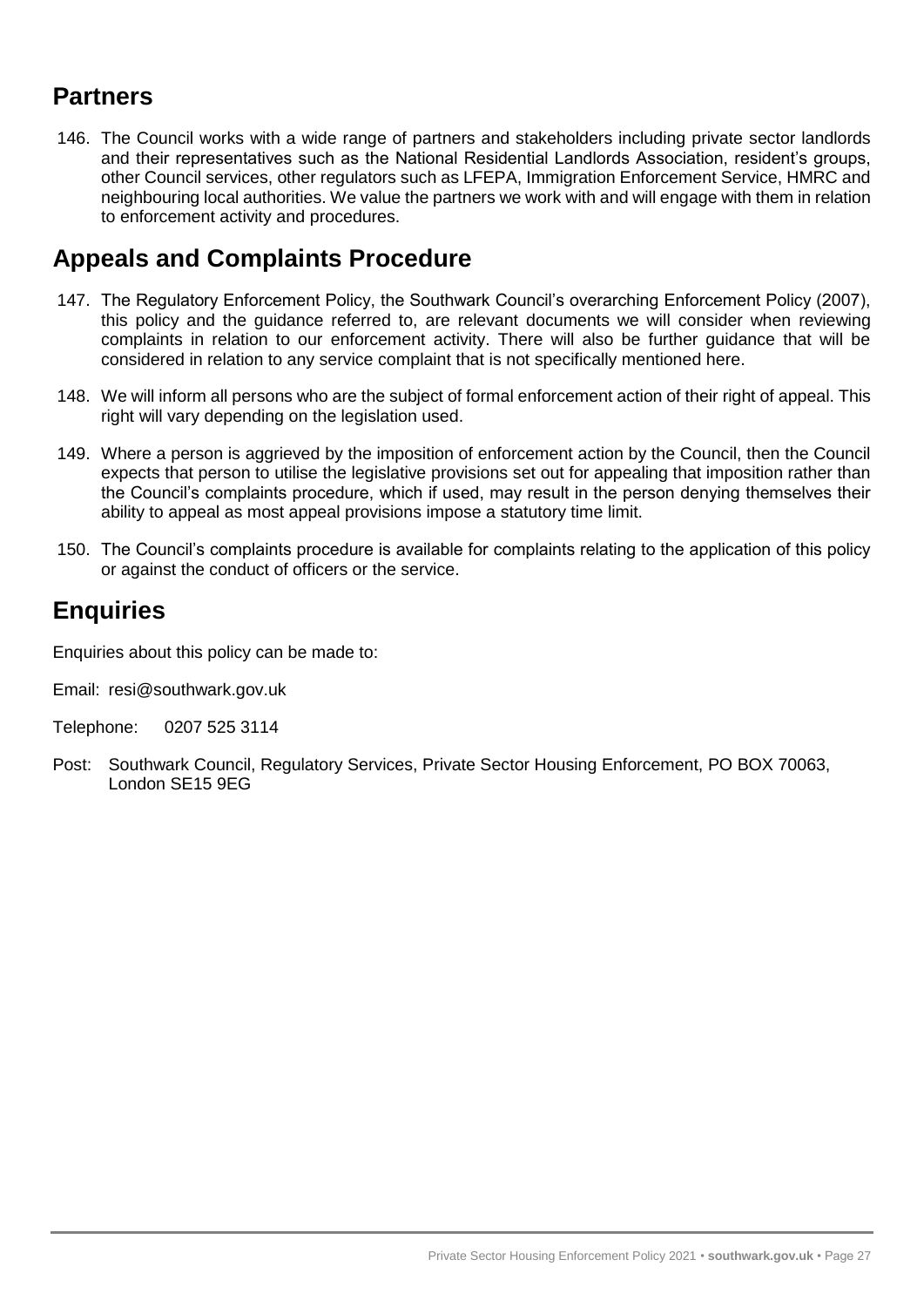# **Glossary**

Registered Providers – A term used to describe an organisation registered with the Regulator of Social Housing that provides social housing.

Housing Ombudsman – an organisation set up under law to provide a resolution service over disputes between social tenants and their RP.

Landlord - is anyone who rents out a property they own under a lease or a licence that is shorter than seven years.

Letting agent – is a person/organisation who engages in letting agency work (whether or not that person engages in other work). Includes work in seeking to find another person to whom to let housing, or a person seeking to find housing to rent and the management of that property.

Housing, health and safety rating system (HHSRS) - a risk-based assessment for defining the risk to health safety of occupants and visitors from 29 defined hazards, e.g. excess cold, damp and mould, falls, etc. in residential property. The hazard is assessed, scored and banded between A to J.

Local Housing Allowance (LHA) this is the means tested benefit specifically relating to housing and replaced 'housing benefit' within the PRS.

Anti-Social Behaviour (ASB) - for discretionary licensing schemes affecting housing, this is conduct on the part of people living in, or visiting, residential premises a) which causes nuisance or annoyance to other people living in, or visiting, or otherwise engaged in lawful activities near the property, or b) which involves or is likely to involve the use of such premises for illegal purposes.

Fit and Proper Test - a legislatively defined test (section 66 of the Housing Act 2004 http://www.legislation.gov.uk/ukpga/2004/34/section/66) test of a license's holder and any nominated manager's professional standards of conduct. Note. The Housing and Planning Act 2016 is due to amend these provisions, introducing further criteria and the Government are currently consulting on whether to make it a requirement on anyone proposing to hold a licence or be nominated as a manager to submit a criminal record check as part of the licence application process.

Shared house - a house rented by a group of unrelated people, typically students or young professionals, who live in it under one tenancy agreement and share its facilities but have their own bedrooms. Usually, if one of them leaves the remainder find someone to take his or her place.

Warrant – an authorisation given by a Justice of Peace to allow authorised officers to enter a property (by force if necessary) for defined purposes.

Enforced sale – a power that allows the Council to recover debts registered against the title of a property by forcing its sale.

Compulsory purchase – a power that allows the Council to purchase a property/land without the consent of the owner. There are various legislative powers that allow compulsory purchase in given circumstances.

Rent to Rent - a term used to describe a situation where a landlord lets to a tenant and the head tenant then sub-lets to their own tenants, often creating an HMO. The head tenant may or may not reside in the property and the landlord may or may not be aware of the sub-letting.

Injunctions - a judicial order restraining a person from beginning or continuing an action threatening or invading the legal right of another or compelling a person to carry out a certain act, e.g. to make restitution to an injured party.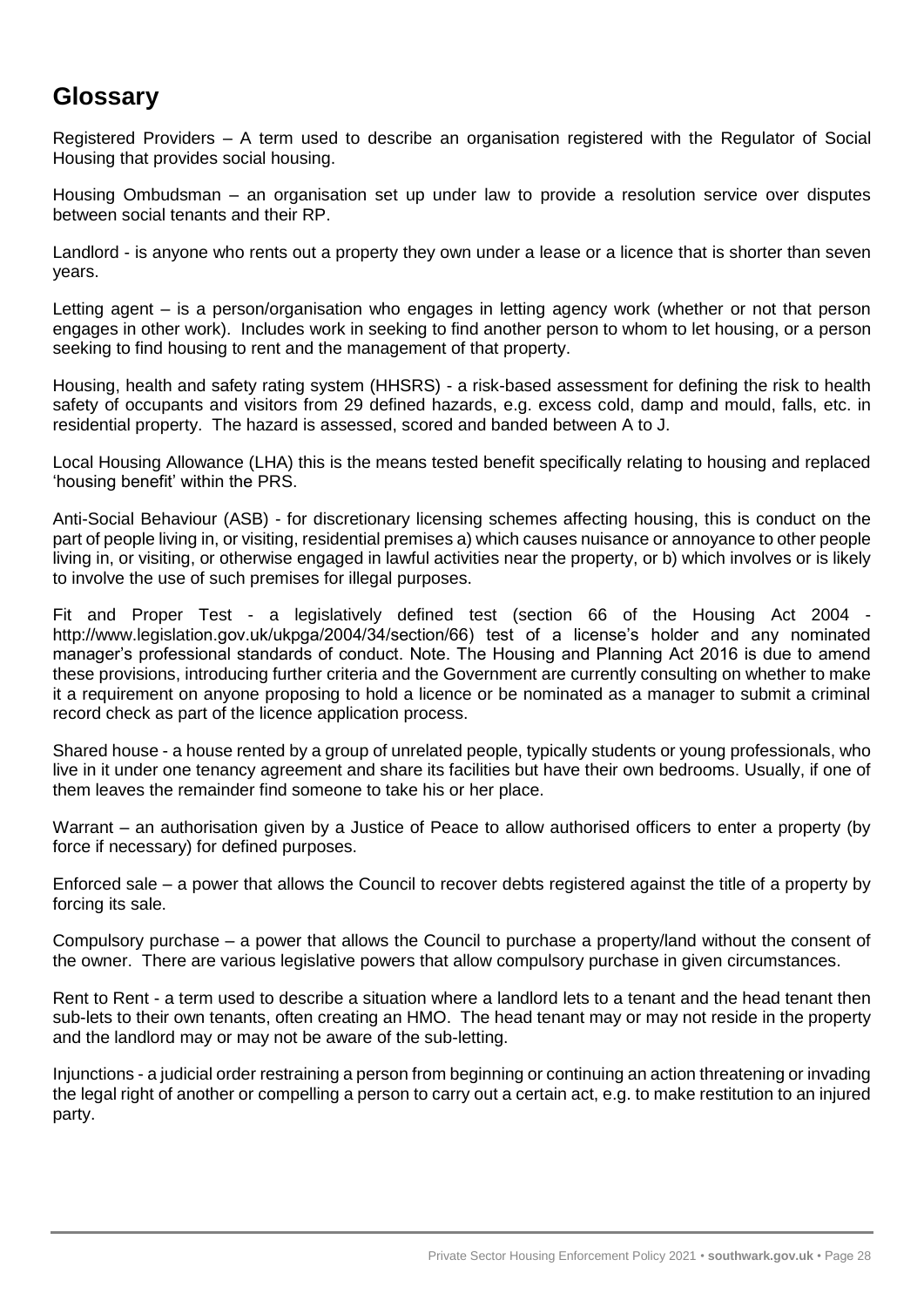# **Appendix 1 - Statement of Principles for the Issuing of Civil and Financial Penalties**

## **Purpose**

- 1. This statement sets out the principles that the Council will apply when considering the imposition of civil penalties under the following statutes:
	- I. The Smoke and Carbon Monoxide Alarm (England) Regulations 2015.
	- II. The Electrical Safety Standards in the Private Rented Sector (England) Regulations 2020
	- III. The Housing Act 2004 (as amended by the Housing and Planning Act 2016).
	- IV. The Housing and Planning Act 2016.
- 2. The Government has issued statutory and non-statutory guidance, which the Council will consider when deciding whether to issue civil/financial penalties.

## **Overarching Principles for Issuing a Civil/Financial Penalty**

- 3. These principles are:
	- I. To lower or remove the risk to tenant's/occupant's health and safety.
	- II. To remove financial gain or benefit from non-compliance.
	- III. To protect the interests of the public.
	- IV. To penalise the perpetrator for the offence(s).
	- V. To change the behaviour of the perpetrator and to prevent future non-compliance.
	- VI. To dissuade others from offending.

## **The Smoke and Carbon Monoxide Alarm (England) Regulations 2015**

- 4. This policy and appended statement of principles complies with regulation 13 of these Regulations.
- 5. The regulations make it a requirement to have smoke alarms in all private rented accommodation and carbon monoxide alarms where solid fuel combustion appliances exist. Landlords are required to ensure that all smoke and carbon monoxide alarms are in working order at the start of a tenancy.
- 6. For those premises that require a property licence the regulations amend statute to now make it a mandatory condition attached to a licence.
- 7. Note. The Council expect, as a minimum, either a mains powered smoke alarm or one operated with a sealed battery with a minimum 10-year life fitted on each floor to comply with the regulations. However, a landlord must consider the type and nature of the property being let and it may be necessary that a higher level of fire protection is required to satisfactorily protect the safety of the occupants. This is particularly relevant to HMOs, where a landlord is required to carry out a fire risk assessment. The licensing of HMOs will also require a higher level of protection and management. The Council recommends that landlord document and evidence their compliance with these regulations, e.g. dated and signed photographs/videos, a statement of testing signed by the tenant and landlord, etc.
- 8. Government figures submitted as part of the evidence supporting the introduction of the regulations state that a person is four times more likely to die from a fire in a property which does not have a smoke detector in place. The installation of smoke detectors and carbon monoxide alarms does not place an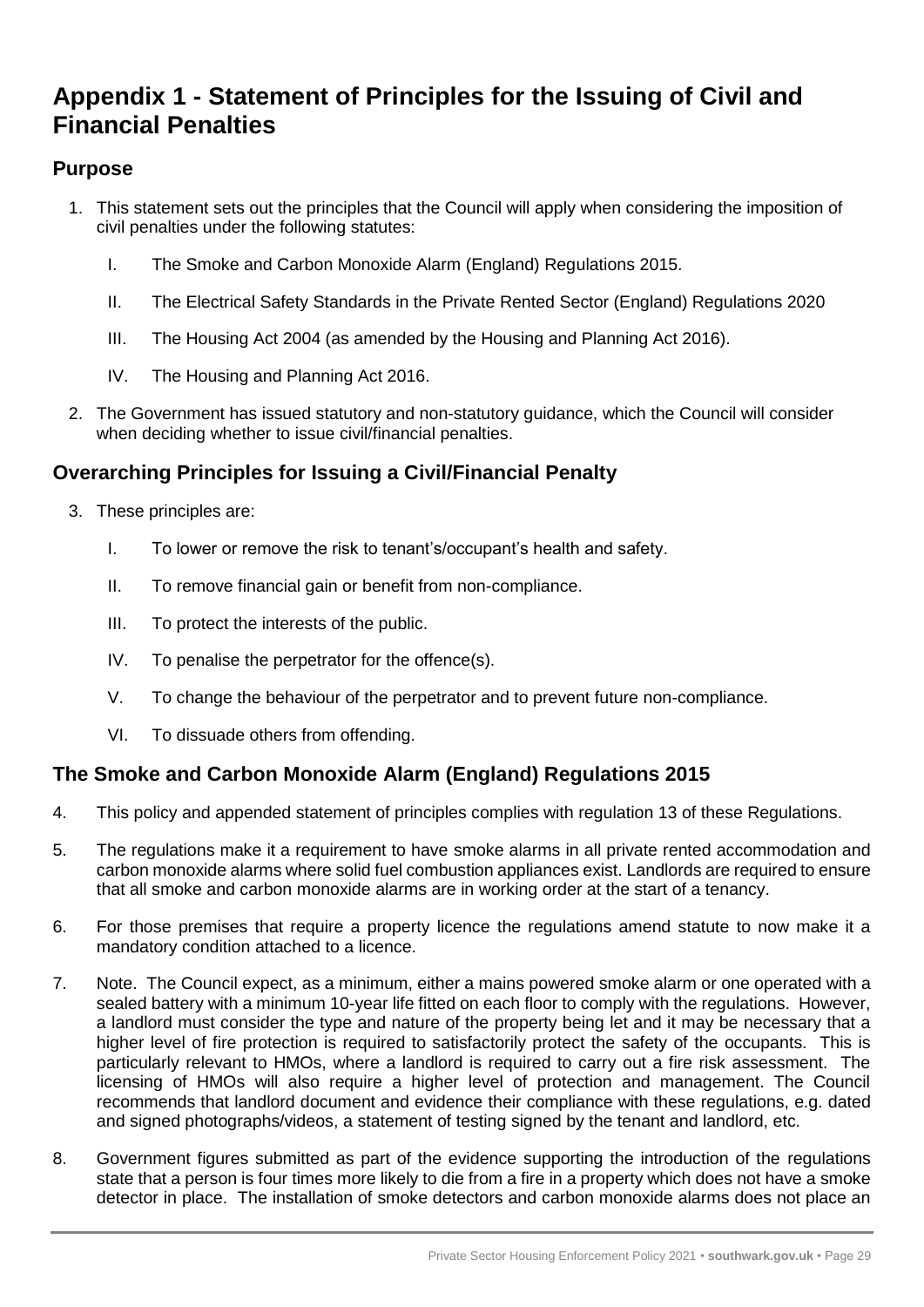excessive burden on a Landlord and the cost of doing so in any given property is unlikely to exceed £500 and, in many cases, far less for single household occupancy dwellings. However, the impact on safety for occupants is significant, especially those that are vulnerable, those that have a relevant disability, e.g. mobility, visual, etc. or those with families.

- 9. Before issuing a penalty, the Council must serve a remedial notice. Only if the landlord fails to comply with the notice, i.e. by installing the relevant detection within the prescribed time limit of 28 days, will the Council take measures to install the detection and then issue a penalty charge.
- 10. The maximum penalty that can be issued under these regulations is £5,000. Although this can represent an excessive financial burden on the landlord, this is entirely balanced by the risk to the occupants for not having the appropriate detection. This combined with the fact the landlord will have the opportunity to remedy the situation prior to the imposition of the penalty.
- 11. A Penalty Charge comprises two elements:
	- I. A punitive (or fine) element for failure to comply with the remedial notice, and
	- II. A "reasonable cost element" relating to costs incurred by the Council to undertake the remedial works in default of the landlord. This would include the cost of the works as well as the administration and officer costs.

#### **The Electrical Safety Standards in the Private Rented Sector (England) Regulations 2020**

- 12. The regulations put in place a number of duties. However, fundamentally the regulations are in place to ensure that the electrical installation of privately rented accommodation is up to standard and maintained. A landlord must have the electrical installation tested and a report issued and where necessary carry out any works required to bring the installation up to standard. There are also duties relating to providing copies of the installation report to relevant persons, such as existing and prospective tenants.
- 13. Under the Regulations the Council must serve a Remedial Notice where a landlord breaches their duties under these Regulations. The Council can also carry out works to remedy the breaches and recover the costs of doing so where the landlord fails to comply with a Remedial Notice. Where there are urgent works required to make the electrical installation safe the Council can undertake those works urgently and then seek recovery of the costs.
- 14. The Regulations allow the Council to consider the imposition of a financial penalty of up to £30,000 for any breach of the duties laid out in the Regulations.
- 15. In determining the amount of penalty the Council shall apply the criteria it uses for determining the level of penalty for civil penalties issued under the Housing Act 2004 and the Housing and Planning Act 2016, as laid out in section 5 of this Appendix, which includes discounts that would be applied.

## **Civil Penalties under the Housing Act 2004 and the Housing and Planning Act 2016**

- 16. The Council may impose a Civil Penalty, as an alternative to prosecution, of up to a maximum of £30,000 in respect of the following offences:
	- Failure to comply with an Improvement Notice (Housing Act 2004).
		- Where there is a successful prosecution the courts can impose an unlimited fine.
	- Failure to licence or other licensing offences relating to HMOs (Housing Act 2004), which applies to both mandatory and additional HMO Licensing Schemes.
		- Where there is a successful prosecution the courts can impose an unlimited fine.
	- Failure to comply with an Overcrowding Notice (Housing Act 2004).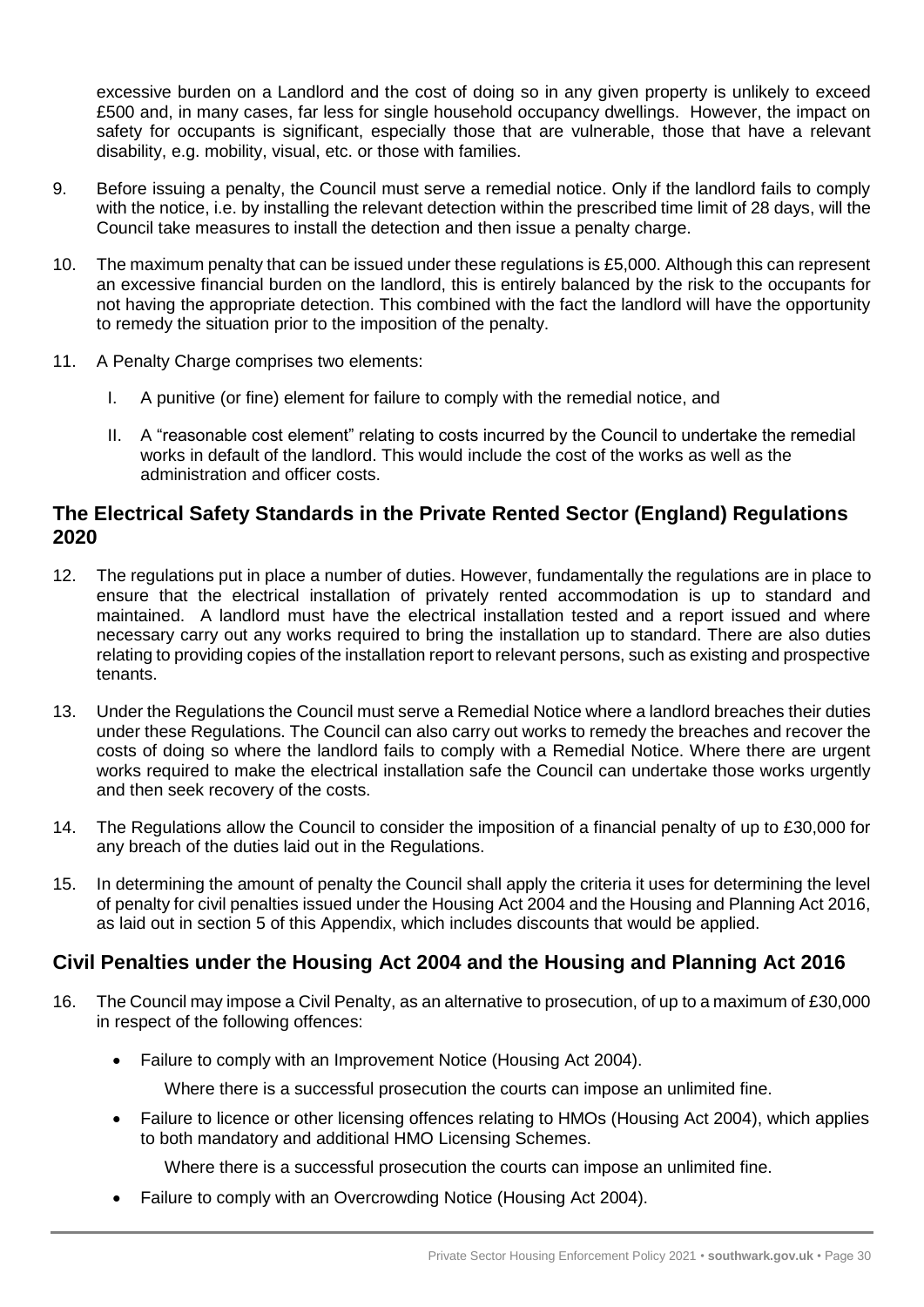Where there is a successful prosecution the courts can impose an unlimited fine.

Failure to comply with a regulation in respect of an HMO (Housing Act 2004).

Where there is a successful prosecution the courts can impose an unlimited fine.

• Breaching a Banning Order (Housing and Planning Act 2016).

Where there is a successful prosecution the courts can impose an unlimited fine and up to 51 days imprisonment.

- 17. In setting the amount of the Civil Penalty the Council will have regard to statutory guidance.
- 18. The level of penalty levied will reflect the severity of the offence and the offenders previous record of offending. The factors that guidance requires the Council to consider are:
	- a) Severity of the offence The more serious the offence, the higher the penalty should be.
	- b) Culpability and track record of the offender A higher penalty will be appropriate where the offender has a history of failing to comply with their obligations and/or their actions were deliberate and/or they knew, or ought to have known, that they were in breach of their legal responsibilities. Landlords are running a business and should be expected to be aware of their legal obligations.
	- c) The harm caused to the tenant This is a very important factor when determining the level of penalty. The greater the harm or the potential for harm (this may be as perceived by the tenant), the higher the amount should be when imposing a Civil Penalty.
	- d) Punishment of the offender A Civil Penalty should not be regarded as an easy or lesser option compared to prosecution. While the penalty should be proportionate and reflect both the severity of the offence and whether there is a pattern of previous offending, it is important that it is set at a high enough level to help ensure that it has a real economic impact on the offender and demonstrate the consequences of not complying with their responsibilities.
	- e) Deter the offender from repeating the offence The goal is to prevent any further offending and help ensure that the landlord fully complies with all their legal responsibilities in future. The level of the penalty should therefore be set at a high enough level such that it is likely to deter the offender from repeating the offence.
	- f) Deter others from committing similar offences While the fact that someone has received a Civil Penalty will not be in the public domain, it is possible that other landlords in the local area will become aware through informal channels when someone has received a Civil Penalty. An important part of deterrence is the realisation that (a) the local authority is proactive in levying civil penalties where the need to do so exists and (b) that the level of Civil Penalty will be set at a high enough level to both punish the offender and deter repeat offending.
	- g) Remove any financial benefit the offender may have obtained because of committing the offence The guiding principle here should be to ensure that the offender does not benefit because of committing an offence, i.e. it should not be cheaper to offend than to ensure a property is well maintained and properly managed.
- 19. Any decision to prosecute will be taken in accordance with the Regulatory Services Enforcement Policy and the Council's adopted Enforcement Policy (2007), the Regulators Compliance Code and the Code for Crown Prosecutors. Where an offence is particularly serious or where the offender has committed similar offences in the past it may be more appropriate to prosecute.
- 20. Where the Council has determined that it would be appropriate to issue a civil penalty as an alternative to prosecution, the level of the penalty would be calculated having regard to the matrix set out below.
- 21. Prosecutions and civil penalties can be imposed on landlords, or letting agents, or both.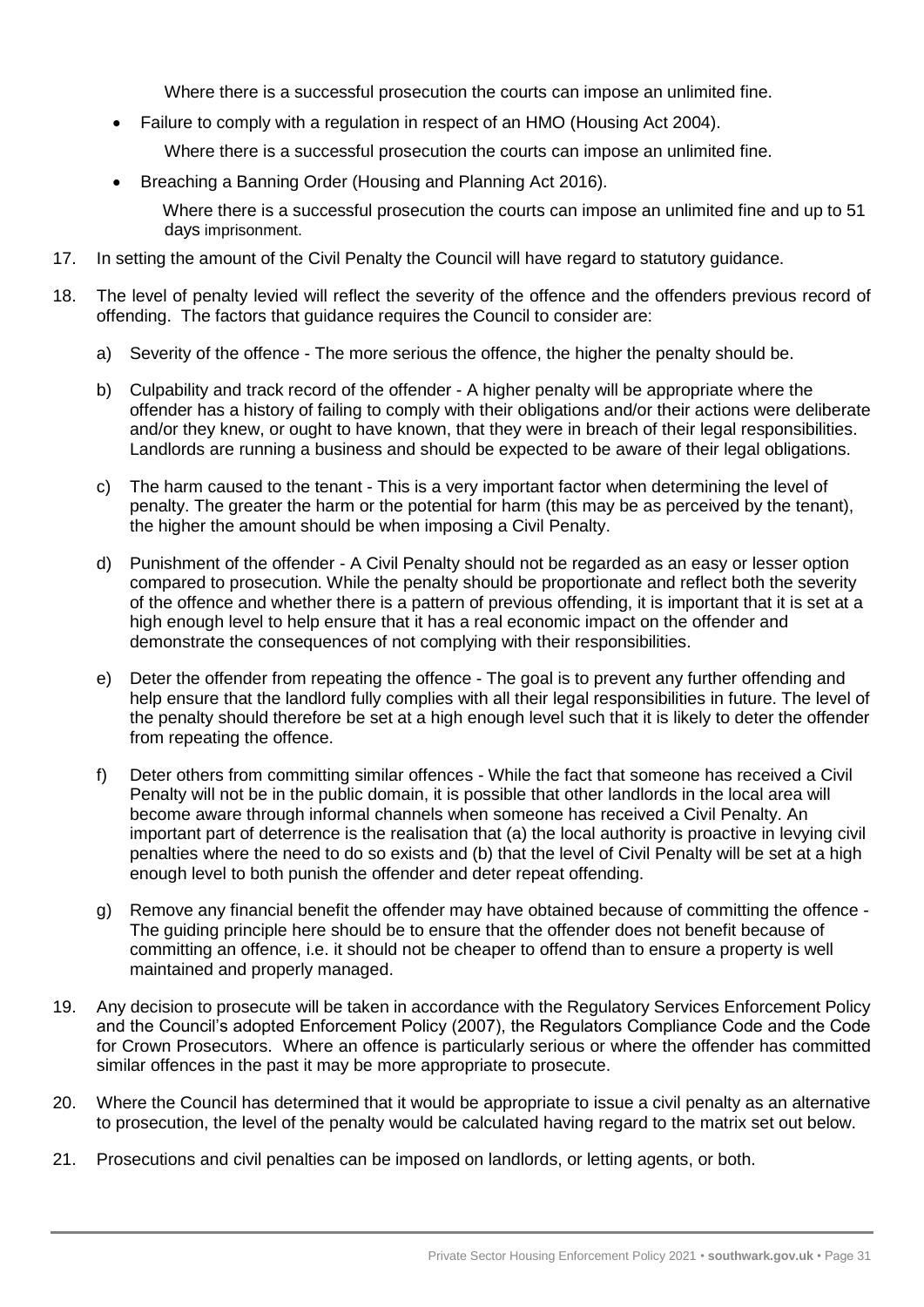## **Civil Penalty Calculation Matrix**

- 22. Each offence receives its own civil penalty calculated on the matrixes below.
- 23. Penalties relating to housing conditions, management, licence conditions
- 24. A score for each of the five areas below is chosen depending on the seriousness of each area and reasons for each score must be accompanied by a full justification and production of relevant evidence.

| <b>Factors</b>                           | <b>Medium Seriousness</b><br><b>Low Seriousness</b>              |                                                                                    | <b>High Seriousness</b>                                                                                                   |  |
|------------------------------------------|------------------------------------------------------------------|------------------------------------------------------------------------------------|---------------------------------------------------------------------------------------------------------------------------|--|
| <b>Severity of offence</b><br>1.         | Score 5<br>Low level offence e.g. broken<br>glazing<br>(cat 2)   | Score 15<br>Medium level offence e.g. defective<br>boiler, no hot water<br>(cat 1) | Score 25<br>Serious offence e.g. multiple<br>management issues,<br>inadequate/defective fire detection<br>(imminent risk) |  |
| <b>Deterrence &amp; prevention</b><br>2. | Score 5<br>High confidence a fine will deter<br>repeat offending | Score 15<br>Medium confidence a fine will deter<br>repeat offending                | Score 25<br>Low confidence a fine will deter<br>repeat offending                                                          |  |
| Harm to tenants<br>$3_{-}$               | Score 5<br>Low level harm                                        | Score 15<br>Moderate level harm                                                    | Score 25<br>High level harm                                                                                               |  |
| Size of business<br>4.                   | Score 5<br>1 property                                            | Score 15<br>2-5 properties                                                         | Score 25<br>6+ properties                                                                                                 |  |
| <b>History of offending</b><br>5.        | Score -5<br>First time offence                                   | Score 5<br>Second time offence<br>(previous FPN)                                   | Score 10<br>Conviction in the Magistrates' Court<br>(within previous 2 years)                                             |  |

Scores are added for each factor from the matrix above and the total score is then found on the chart below. The corresponding penalty on the chart below is the level of penalty to be incurred.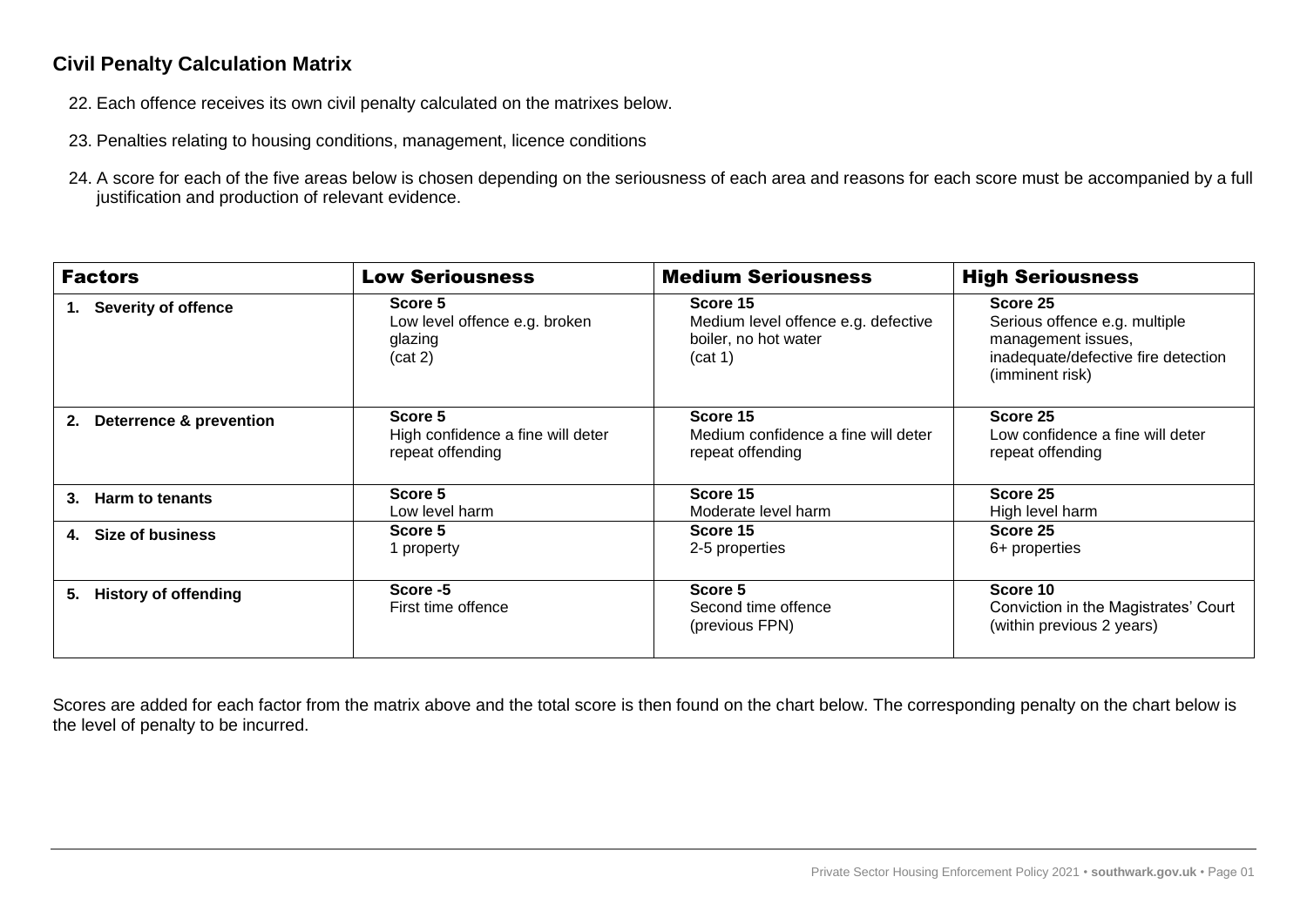Penalties relating to failure to apply for a licence are calculated separately on the matrix below

| <b>Score</b>                          | Penalty to be incurred | <b>Score</b>           | Penalty to be incurred |  |
|---------------------------------------|------------------------|------------------------|------------------------|--|
| $15 - 20$                             | £250                   | 66-70                  | £14000                 |  |
| $21 - 25$                             | £500                   | $71 - 75$              | £16000                 |  |
| $26 - 30$                             | £750                   | 76-80                  | £18000                 |  |
| $31 - 35$                             | £1000                  | 81-85                  | £20000                 |  |
| 36-40                                 | £2000                  | 86-90                  | £22000                 |  |
| 41-45                                 | £4000                  | $91 - 95$              | £24000                 |  |
| 46-50                                 | £6000                  | 96-100                 | £26000                 |  |
| $51 - 55$                             | £8000                  | 101-105                | £28000                 |  |
| 56-60                                 | £10000                 | 105-110                | £30000                 |  |
| 61-65                                 | £12000                 |                        |                        |  |
| Type of licensing scheme that applies |                        | Penalty to be incurred |                        |  |
| Mandatory 5+ tenants                  |                        | £15000                 |                        |  |
| <b>Additional 4 or fewer tenants</b>  |                        | £10000                 |                        |  |
| Selective single family               |                        | £5000                  |                        |  |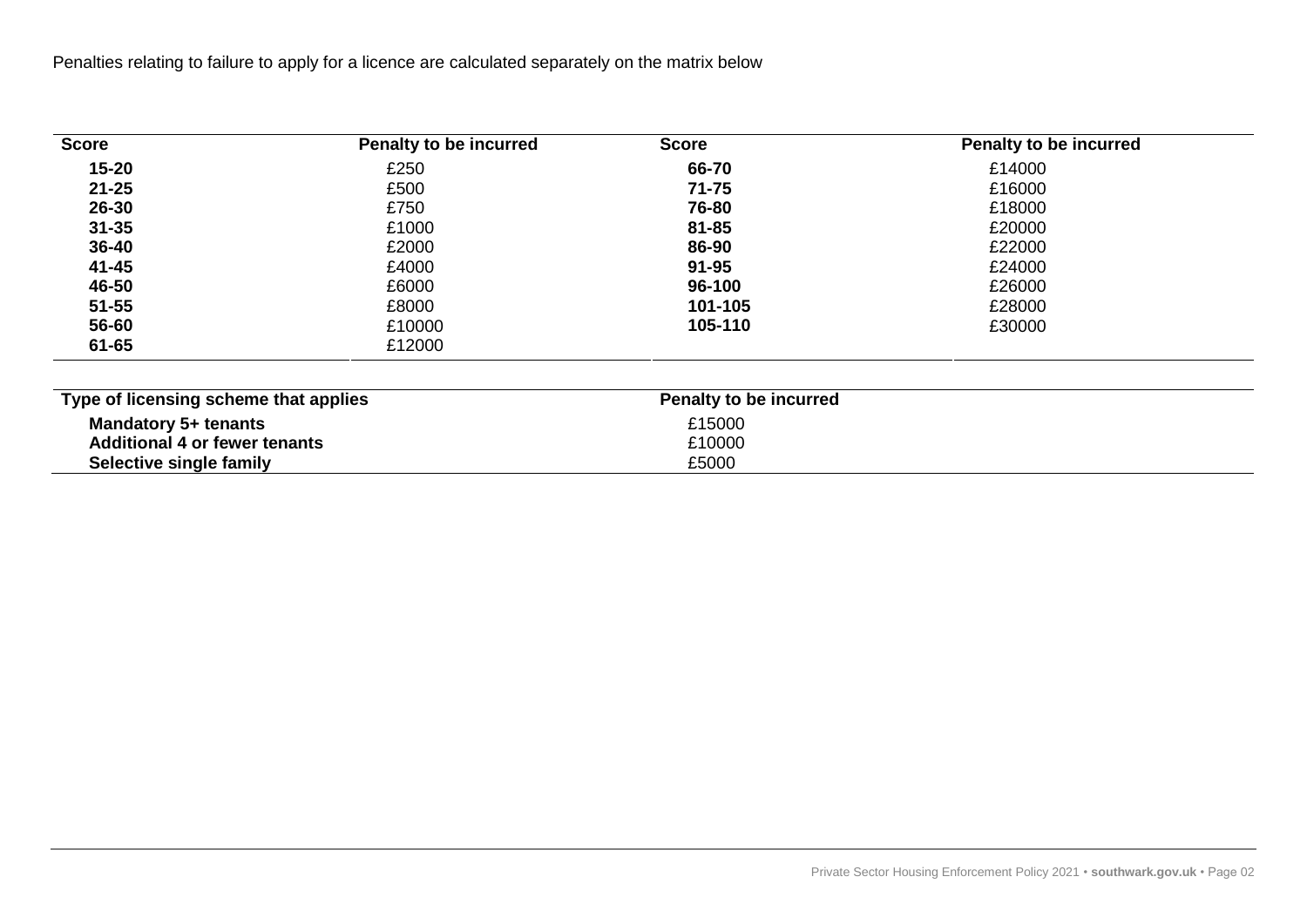## **Process for imposing a civil penalty and the right to make representations**

- 25. Before imposing a financial penalty on a person or company, the Council will give the person or company notice of the authority's proposal to do so by service of a 'Notice of intent'.
- 26. A person or company who is given a notice of intent may make written representations to the Council about the proposal to impose a financial penalty. Any representations must be made within a 28-day period starting the day after the date on which the Notice of intent was given.
- 27. Representations should be addressed to the Private Sector Housing Enforcement Unit Manager either by email to resi@southwark.gov.uk or by post to Southwark Council, Regulatory Services, Private Sector Housing Enforcement, PO BOX 70063, London SE15 9EG
- 28. Representations will be reviewed by a panel consisting of the following council officers; a lawyer from the Litigation Division, a team leader and one senior manager from within the Environment and Leisure Department. The senior manager will also act as chair of the panel. The final decision of the panel will be sent, in writing, to the person(s) making the representation in the same manner as the representation was received (i.e. by email or post).
- 29. In the event of two or more persons receiving separate 'Notices of Intent' for the same matter, it should be noted that acceptance/payment of a civil penalty by one person will not negate the Council's intention to impose a civil penalty on the second or further persons. Each person served with the Notice of Intent is considered individually liable to pay the civil penalty notified to them. It is therefore important that any recipient of a Notice of Intent takes the opportunity to make representations should they consider for any reason a civil penalty should not be individually imposed upon them.
- 30. After the end of the period for representations the Council will:
	- a) Decide whether to impose a financial penalty on the person, and
	- b) If it decides to impose a financial penalty, decide the amount of the penalty
- 31. In the event that the Council has given Notice of Intent to impose a financial penalty to two or more persons for the same offence, the Council's decision as regards the imposition of any final penalty will be based upon the circumstances of each individual case and upon any received representations. In this regard, the payment or intended payment of a penalty by one recipient will not, in itself, be reason for the Council to determine that it should not impose a penalty on a second or further person.
- 32. If the Council decides to impose a financial penalty on the person or company, it will give the person or company a final notice imposing that penalty.
	- a) The final notice will set out:
	- b) The amount of the financial penalty,
	- c) The reasons for imposing the penalty,
	- d) Information about how to pay the penalty,
	- e) The period for payment of the penalty,
	- f) Information about rights of appeal, and
	- g) The consequences of failure to comply with the notice

#### **Right of Appeal**

33. Following service of a final notice, a landlord may appeal to the First-tier Tribunal. Appeals should be made within 28 days from the date the response to the representation is served. Where a landlord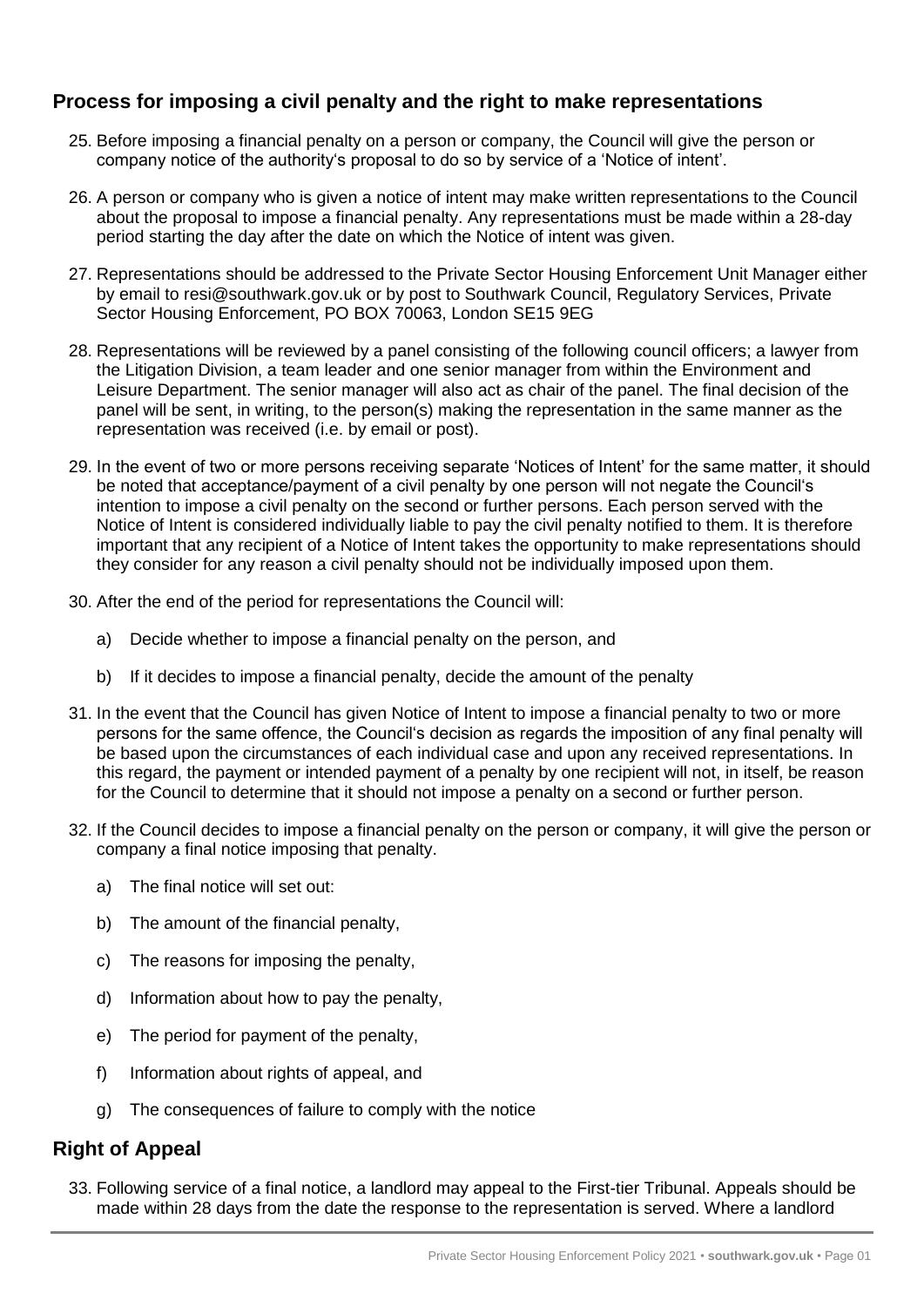appeals to the First-tier Tribunal, the operation of the penalty charge notice is suspended until the appeal is finally determined or withdrawn.

#### **Reduction in Penalty**

- 34. If the offender complies with the identified offence within the representation period following service of the 'Notice of Intent' (28 days), the Council will consider a reduction of 20% of the intended civil penalty, to be applied in the 'Final Notice'.
- 35. If the offender pays the penalty, following the 'Final Notice' a discount of 20% will be applied.
- 36. Both discounts above can be applied where appropriate.

#### **Recovery**

37. Where the Civil Penalty is not paid the Council will seek to recover the amount (and any legal costs for doing so) through the County Court.